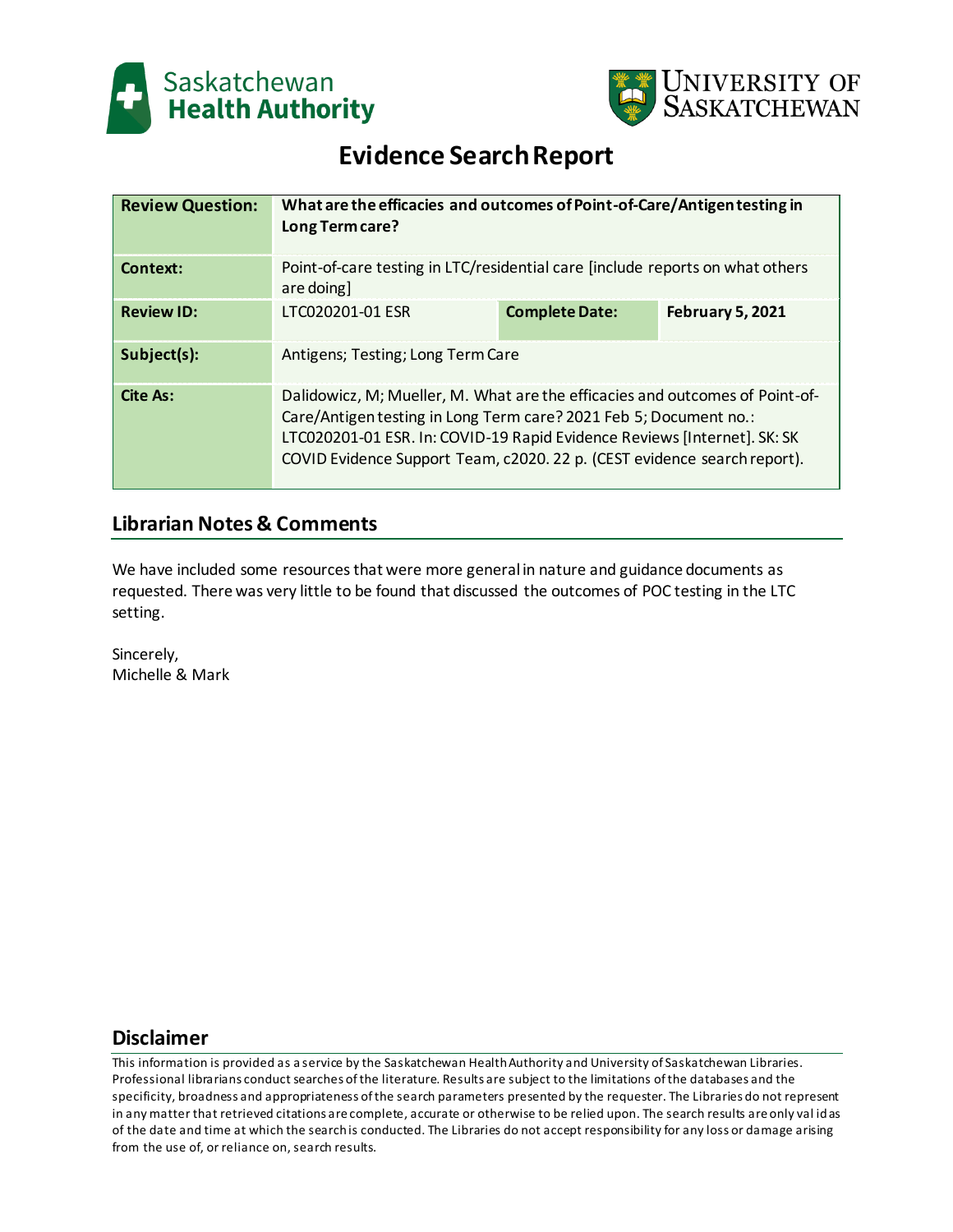# **Search Results: Guidance, Summaries & Other Grey Literature**

**Alberta Health Services**. Do the rapid COVID-19 tests on the market represent a feasible opportunity for Alberta? [6 Nov 2020]. [https://www.albertahealthservices.ca/assets/info/ppih/if-ppih-covid-19-sag](https://www.albertahealthservices.ca/assets/info/ppih/if-ppih-covid-19-sag-performance-and-feasibility-of-rapid-covid-19-tests-rapid-review.pdf)[performance-and-feasibility-of-rapid-covid-19-tests-rapid-review.pdf](https://www.albertahealthservices.ca/assets/info/ppih/if-ppih-covid-19-sag-performance-and-feasibility-of-rapid-covid-19-tests-rapid-review.pdf)

**CADTH.** Rapid Point-of-Care Antigen Testing for SARS-CoV-2 Infection. [20 Oct 2020]. <https://www.cadth.ca/sites/default/files/covid-19/en0025-antigen-testing-for-sars-cov-2-update1.pdf>

**Arizona Department of Health Services**. Recommendations for Long-term Care Facility Diagnostic Testing. [19 Oct 2020] [https://azdhs.gov/documents/preparedness/epidemiology-disease](https://azdhs.gov/documents/preparedness/epidemiology-disease-control/infectious-disease-epidemiology/novel-coronavirus/healthcare-providers/recommendations-long-term-care-facility-diagnostic-testing.pdf)[control/infectious-disease-epidemiology/novel-coronavirus/healthcare-providers/recommendations](https://azdhs.gov/documents/preparedness/epidemiology-disease-control/infectious-disease-epidemiology/novel-coronavirus/healthcare-providers/recommendations-long-term-care-facility-diagnostic-testing.pdf)[long-term-care-facility-diagnostic-testing.pdf](https://azdhs.gov/documents/preparedness/epidemiology-disease-control/infectious-disease-epidemiology/novel-coronavirus/healthcare-providers/recommendations-long-term-care-facility-diagnostic-testing.pdf)

## **Centers for Disease Control and Prevention (CDC).**

- SARS-CoV-2 Antigen Testing in Long Term Care Facilities: Considerations for Use in Nursing Homes and other Long-Term Care Facilities [7 Jan 2021] <https://www.cdc.gov/coronavirus/2019-ncov/hcp/nursing-homes-antigen-testing.html>
- Guidance for SARS-CoV-2 Point-of-Care Testing [28 Jan 2021] <https://www.cdc.gov/coronavirus/2019-ncov/lab/point-of-care-testing.html>
- Interim Guidance for Antigen Testing for SARS-CoV-2. [16 Dec 2020]. <https://www.cdc.gov/coronavirus/2019-ncov/lab/resources/antigen-tests-guidelines.html>
- Interim Guidance on testing healthcare personnel for SARS CoV-2 [14 Dec 2020] <https://www.cdc.gov/coronavirus/2019-ncov/hcp/testing-healthcare-personnel.html>

**The Center for Health Policy Evaluation in Long-Term Care.** Preliminary Report: Discordant Results between COVID-19 Point of Care Antigen and PCR Tests in Nursing Homes. [Sept 2020] [https://www.thca.org/files/2020/09/CHPE\\_Report-on-Discordant-COVID-test-resuls-antiven-vs-PCR-](https://www.thca.org/files/2020/09/CHPE_Report-on-Discordant-COVID-test-resuls-antiven-vs-PCR-Sept-2020.pdf)[Sept-2020.pdf](https://www.thca.org/files/2020/09/CHPE_Report-on-Discordant-COVID-test-resuls-antiven-vs-PCR-Sept-2020.pdf)

**COVID-19 Rapid Evidence Access Link**. What guidance exists for asymptomatic COVID-19 testing in primary care settings? [24 Jan 2021[\] https://www.covid19real.ca/real-review/what-guidance-exists-for](https://www.covid19real.ca/real-review/what-guidance-exists-for-asymptomatic-covid-19-testing-in-primary-care-settings/)[asymptomatic-covid-19-testing-in-primary-care-settings/](https://www.covid19real.ca/real-review/what-guidance-exists-for-asymptomatic-covid-19-testing-in-primary-care-settings/)

**Delaware Health and Social Services.** COVID-19 Rapid Antigen Testing For Long-Term Care Facilities [Dec 2020] [https://coronavirus.delaware.gov/wp-content/uploads/sites/177/2020/12/Antigen-Testing-](https://coronavirus.delaware.gov/wp-content/uploads/sites/177/2020/12/Antigen-Testing-Guidance-for-LTC-Facilities-BD-Veritor.pdf)[Guidance-for-LTC-Facilities-BD-Veritor.pdf](https://coronavirus.delaware.gov/wp-content/uploads/sites/177/2020/12/Antigen-Testing-Guidance-for-LTC-Facilities-BD-Veritor.pdf)

**European Centre for Disease Prevention and Control.** Options for the use of rapid antigen tests for COVID-19 in the EU/EEA and the UK. [19 Nov 2020]. [https://www.ecdc.europa.eu/sites/default/files/documents/Options-use-of-rapid-antigen-tests-for-](https://www.ecdc.europa.eu/sites/default/files/documents/Options-use-of-rapid-antigen-tests-for-COVID-19.pdf)[COVID-19.pdf](https://www.ecdc.europa.eu/sites/default/files/documents/Options-use-of-rapid-antigen-tests-for-COVID-19.pdf)

**Health Canada.** Priority strategies to optimize testing and screening for COVID-19 in Canada: Report. [Jan 2021[\] https://www.canada.ca/en/health-canada/services/drugs-health-products/covid19](https://www.canada.ca/en/health-canada/services/drugs-health-products/covid19-industry/medical-devices/testing-screening-advisory-panel/reports-summaries/priority-strategies.html) [industry/medical-devices/testing-screening-advisory-panel/reports-summaries/priority-strategies.html](https://www.canada.ca/en/health-canada/services/drugs-health-products/covid19-industry/medical-devices/testing-screening-advisory-panel/reports-summaries/priority-strategies.html)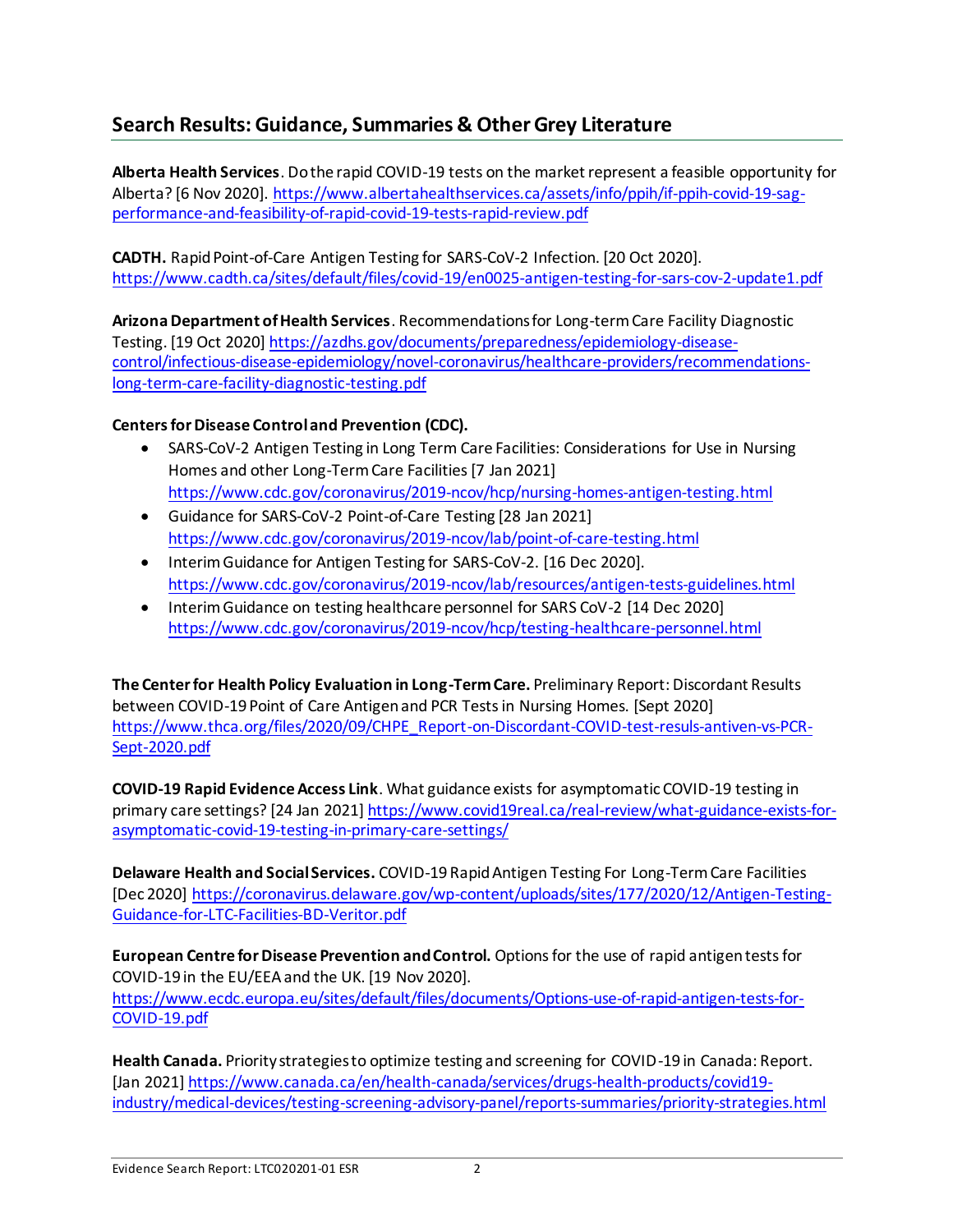**Illinois Department of Public Health**. Interim Guidance on Antigen Testing for COVID-19 in Long-Term Care. [8 Oct 2020[\] https://www.dph.illinois.gov/sites/default/files/20201008\\_LTC\\_COVID-](https://www.dph.illinois.gov/sites/default/files/20201008_LTC_COVID-19_POC_Antigen_Te.pdf)[19\\_POC\\_Antigen\\_Te.pdf](https://www.dph.illinois.gov/sites/default/files/20201008_LTC_COVID-19_POC_Antigen_Te.pdf)

**Maricopa County Department of Public Health.** Long-Term Care Facility Guidance on Testing for COVID-19. [29 Sept 2020]<https://www.maricopa.gov/DocumentCenter/View/63333/LTCF-Testing-Guidance>

**Massachusetts Department of Public Health.** Memorandum: Point of Care Testing Devices for Nursing Homes. [5 Oct 2020]. [https://www.mass.gov/doc/point-of-care-testing-devices-for-nursing](https://www.mass.gov/doc/point-of-care-testing-devices-for-nursing-homes/download)[homes/download](https://www.mass.gov/doc/point-of-care-testing-devices-for-nursing-homes/download)

**Minnesota Department of Health**. Using Antigen-based Point-of- Care (POC) Testing for COVID-19 in Long-term Care Facilities. [11 Nov 2020] <https://www.health.state.mn.us/diseases/coronavirus/hcp/ltcantigentest.pdf>

**Ontario Ministry of Long-Term Care**. COVID-19: Long-term care home surveillance testing and access to homes [8 Jan 2021]<https://www.ontario.ca/page/covid-19-long-term-care-home-surveillance-testing>

**Oregon Health Authority**. Provisional Guidance for Point-of-care Antigen Testing for COVID-19 in Longterm Care Facilities. [8 Oct 2020][. https://www.oregon.gov/dhs/PROVIDERS-](https://www.oregon.gov/dhs/PROVIDERS-PARTNERS/LICENSING/AdminAlerts/NF-20-152%20-%20Updated%20POC%20Antigen%20Testing%20Guidance.pdf)[PARTNERS/LICENSING/AdminAlerts/NF-20-152%20-](https://www.oregon.gov/dhs/PROVIDERS-PARTNERS/LICENSING/AdminAlerts/NF-20-152%20-%20Updated%20POC%20Antigen%20Testing%20Guidance.pdf) [%20Updated%20POC%20Antigen%20Testing%20Guidance.pdf](https://www.oregon.gov/dhs/PROVIDERS-PARTNERS/LICENSING/AdminAlerts/NF-20-152%20-%20Updated%20POC%20Antigen%20Testing%20Guidance.pdf)

**Pennsylvania Department of Health.** Update: Point-of-Care Testing for Long-term Care Facilities. [22 Jan 2021]. [https://www.health.pa.gov/topics/Documents/HAN/2020-PAHAN-547-01-22-](https://www.health.pa.gov/topics/Documents/HAN/2020-PAHAN-547-01-22-%20UPDATE%20POC%20Antigen%20LTCF.pdf) [%20UPDATE%20POC%20Antigen%20LTCF.pdf](https://www.health.pa.gov/topics/Documents/HAN/2020-PAHAN-547-01-22-%20UPDATE%20POC%20Antigen%20LTCF.pdf)

**Public Health Canada**. Interim guidance on the use of rapid antigen detection tests for the identification of SARS-CoV-2 infection. [https://www.canada.ca/en/public-health/services/diseases/2019-novel](https://www.canada.ca/en/public-health/services/diseases/2019-novel-coronavirus-infection/guidance-documents/use-rapid-antigen-detection-tests.html)[coronavirus-infection/guidance-documents/use-rapid-antigen-detection-tests.html](https://www.canada.ca/en/public-health/services/diseases/2019-novel-coronavirus-infection/guidance-documents/use-rapid-antigen-detection-tests.html)

**Rapid Evidence Access Link (REAL)**. What guidance exists for asymptomatic COVID-19 testing in primary care settings? [24 Jan 2021[\] https://www.covid19real.ca/real-review/what-guidance-exists-for](https://www.covid19real.ca/real-review/what-guidance-exists-for-asymptomatic-covid-19-testing-in-primary-care-settings/)[asymptomatic-covid-19-testing-in-primary-care-settings/](https://www.covid19real.ca/real-review/what-guidance-exists-for-asymptomatic-covid-19-testing-in-primary-care-settings/)

**South Carolina Department of Health and Environmental Control.** Interim Point-of-Care Antigen Testing Guidance for Long Term Care Facilities. [21 Sept 2020]. [https://scdhec.gov/sites/default/files/media/document/Interim\\_Long\\_Term\\_Care\\_POC\\_Antigen\\_Testin](https://scdhec.gov/sites/default/files/media/document/Interim_Long_Term_Care_POC_Antigen_Testing_Guidance_09.21.2020.pdf) [g\\_Guidance\\_09.21.2020.pdf](https://scdhec.gov/sites/default/files/media/document/Interim_Long_Term_Care_POC_Antigen_Testing_Guidance_09.21.2020.pdf)

**Tennessee Department of Health**. Point-of-Care Antigen Testing Guidance for Skilled Nursing Facilities. [22 Oct 2020]. [https://www.tn.gov/content/dam/tn/health/documents/cedep/novel](https://www.tn.gov/content/dam/tn/health/documents/cedep/novel-coronavirus/LTCF_Antigen_Guidance.pdf)[coronavirus/LTCF\\_Antigen\\_Guidance.pdf](https://www.tn.gov/content/dam/tn/health/documents/cedep/novel-coronavirus/LTCF_Antigen_Guidance.pdf)

**World Health Organization.** Antigen-detection in the diagnosis of SARS-CoV-2 infection using rapid immunoassays [Internet]. [11 Sept 2020] [https://www.who.int/publications/i/item/antigen-detection](https://www.who.int/publications/i/item/antigen-detection-in-the-diagnosis-of-sars-cov-2infection-using-rapid-immunoassays)[in-the-diagnosis-of-sars-cov-2infection-using-rapid-immunoassays](https://www.who.int/publications/i/item/antigen-detection-in-the-diagnosis-of-sars-cov-2infection-using-rapid-immunoassays)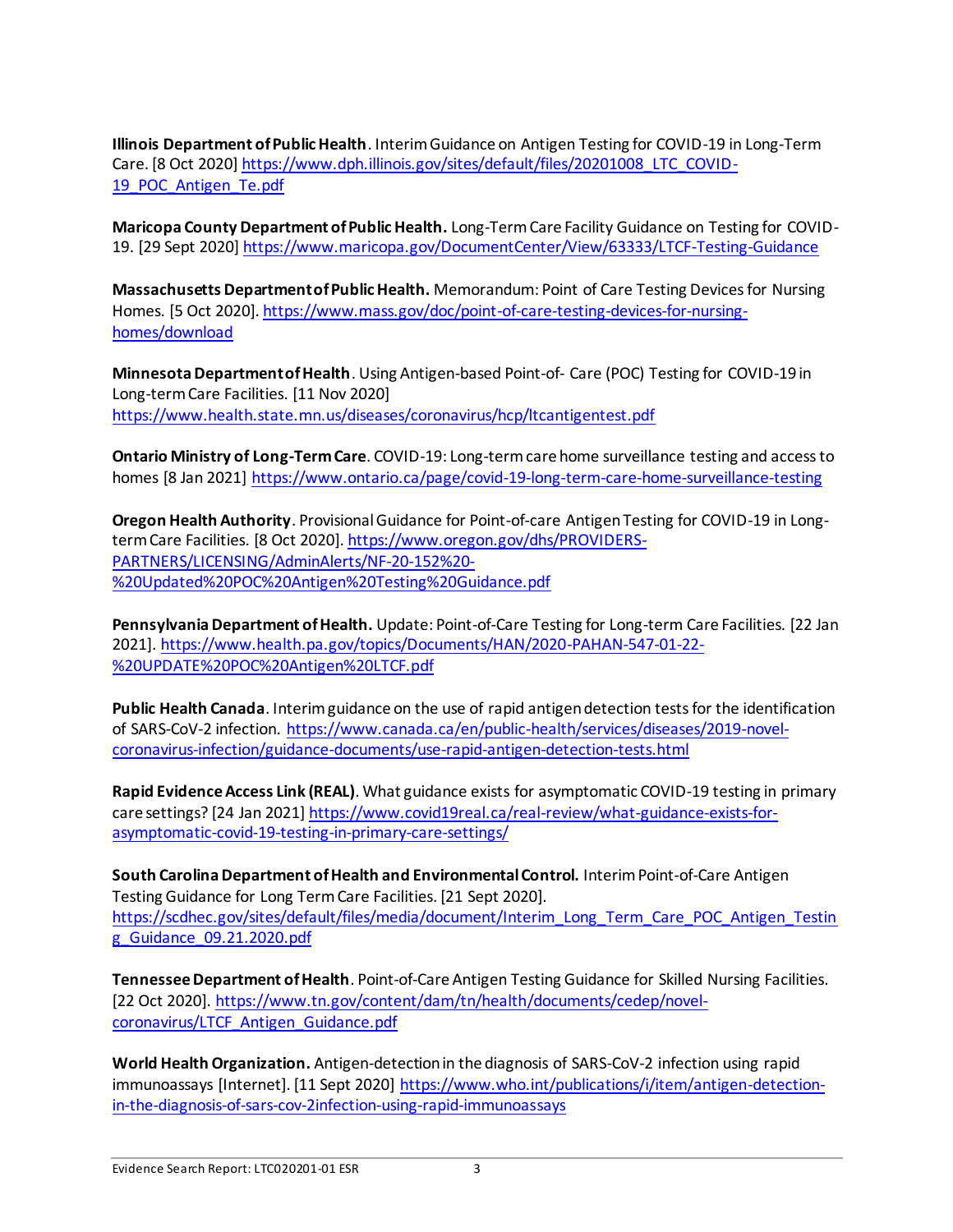### **NEWS, BLOGS, ETC.**

**BCCPA (BC Care Providers Association) Newswire**. Testing, testing, 1,2,3, … how B.C. seniors' care can win against COVID-19. [7 Dec 2020] [https://bccare.ca/2020/12/testing-testing-123-how-b-c-seniors](https://bccare.ca/2020/12/testing-testing-123-how-b-c-seniors-care-can-win-against-covid-19/)[care-can-win-against-covid-19/](https://bccare.ca/2020/12/testing-testing-123-how-b-c-seniors-care-can-win-against-covid-19/)

**Bloomberg News**. Rapid Covid Test Push Wavers on Nursing Home False Positives [9 Oct 2020] [https://www.bloomberg.com/news/articles/2020-10-09/rapid-covid-test-effort-stumbles-over-risk-of](https://www.bloomberg.com/news/articles/2020-10-09/rapid-covid-test-effort-stumbles-over-risk-of-false-positives)[false-positives](https://www.bloomberg.com/news/articles/2020-10-09/rapid-covid-test-effort-stumbles-over-risk-of-false-positives)

**CBC**. Alberta expands rapid COVID-19 testing pilot program. [17 Dec 2020] <https://www.cbc.ca/news/canada/edmonton/shandro-rapid-test-plan-alberta-1.5844929>

**Department of Health and Human Services**. Trump Administration announces initiative for more and faster COVID-19 testing in nursing homes. [https://www.hhs.gov/about/news/2020/07/14/trump](https://www.hhs.gov/about/news/2020/07/14/trump-administration-announces-initiative-more-faster-covid-19-testing-nursing-homes.html)[administration-announces-initiative-more-faster-covid-19-testing-nursing-homes.html.](https://www.hhs.gov/about/news/2020/07/14/trump-administration-announces-initiative-more-faster-covid-19-testing-nursing-homes.html) 

**Government of Ontario**. News Release: Ontario Deploys Rapid Testing to Support COVID-19 Response. [24 Nov 2020][. https://news.ontario.ca/en/release/59330/ontario-deploys-rapid-testing-to-support](https://news.ontario.ca/en/release/59330/ontario-deploys-rapid-testing-to-support-covid-19-response)[covid-19-response](https://news.ontario.ca/en/release/59330/ontario-deploys-rapid-testing-to-support-covid-19-response)

**Global News**. How rapidly is Canada rolling out COVID-19 rapid testing? [26 Jan 2021] <https://globalnews.ca/news/7600541/coronavirus-rapid-test-roll-out-canada-covid19/>

**Times Colonist**. Pilot project studies use of rapid COVID tests for care-home staff. [9 Dec 2020] [https://www.timescolonist.com/news/local/pilot-project-studies-use-of-rapid-covid-tests-for-care](https://www.timescolonist.com/news/local/pilot-project-studies-use-of-rapid-covid-tests-for-care-home-staff-1.24252359)[home-staff-1.24252359](https://www.timescolonist.com/news/local/pilot-project-studies-use-of-rapid-covid-tests-for-care-home-staff-1.24252359)

# **Search Results: Articles (includes preprints)**

1. **Green R, Tulloch JSP, Tunnah C, et al. COVID-19 testing in outbreak free care homes: What are the public health benefits? J Hosp Infect. 2021;13:13. DOI:** 10.1016/j.jhin.2020.12.024 BACKGROUND: COVID-19 care home outbreaks represent a significant proportion of COVID-19 morbidity and mortality in the UK. National testing initially focused on symptomatic care home residents, before extending to asymptomatic cohorts. AIM: The aim was to describe the epidemiology and transmission of COVID-19 in outbreak free care homes. METHODS: A two-point prevalence survey of COVID-19, in 34 Liverpool care homes, was performed in April and May 2020. Changes in prevalence were analysed. Associations between care home characteristics, reported infection, prevention and control interventions, and COVID-19 status were described and analysed. FINDINGS: No resident developed COVID-19 symptoms during the study. There was no significant difference between: the number of care homes containing at least one test positive resident between the first (17.6%, 95%CI 6.8- 34.5) and second round (14.7%, 95%CI 5.0-31.1) of testing (p>0.99); and the number of residents testing positive between the first (2.1%, 95%CI 1.2-3.4) and second round (1.0%, 95%CI 0.5-2.1) of testing (p=0.11). Care homes providing nursing care (RR 7.99, 95%CI 1.1-57.3) and employing agency staff (RR 8.4, 95%CI 1.2-60.8) were more likely to contain test positive residents. Closing residents shared space was not associated with residents testing positive (RR 2.63, 95%CI 0.4-18.5). CONCLUSIONS: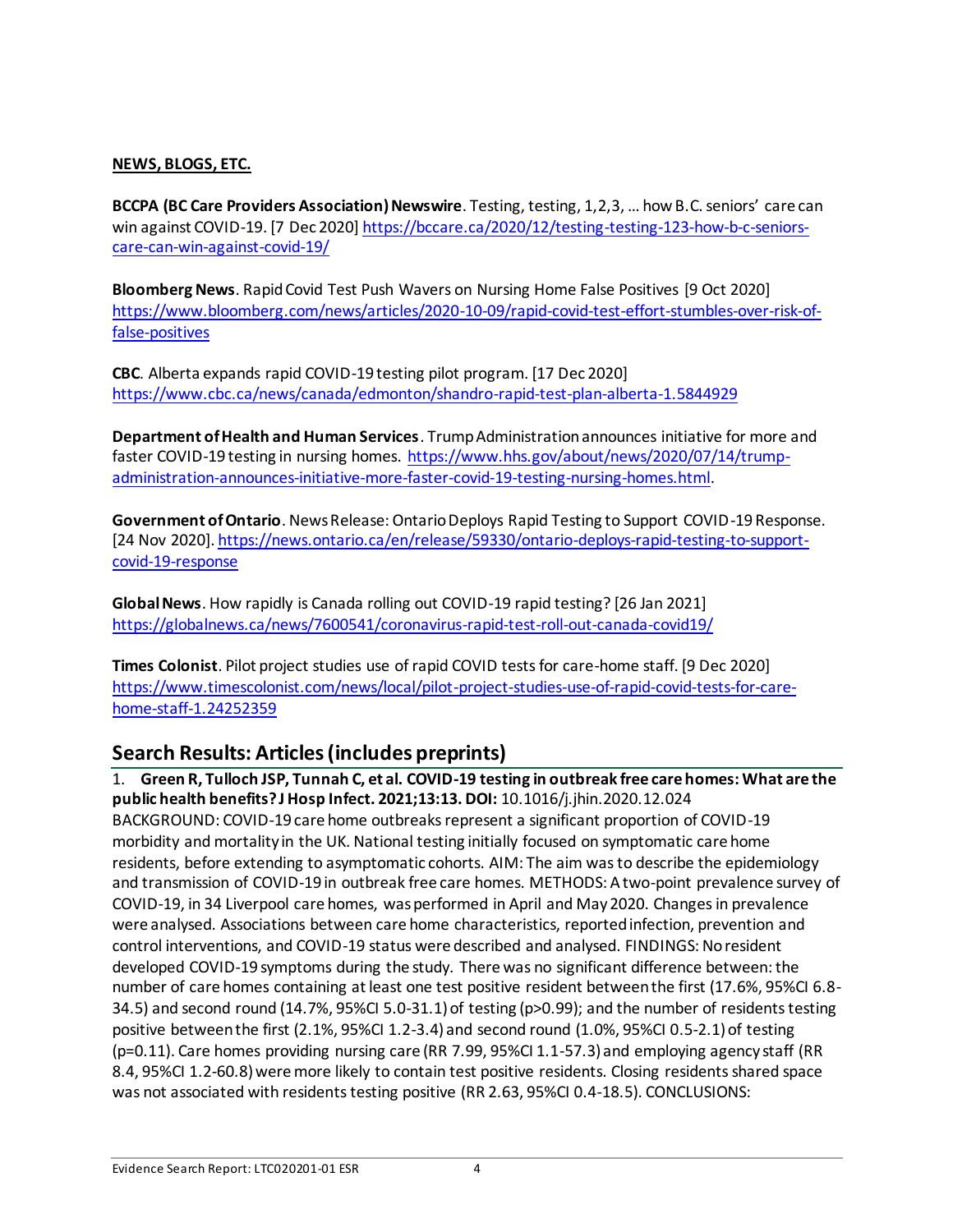Asymptomatic COVID-19 care homes showed no evidence of disease transmission or development of outbreaks; suggesting that current infection prevention and control measures are effective in preventing transmission. Repeat testing at 2-3 weeks had limited or no public health benefits over regular daily monitoring of staff and residents for symptoms. These results should inform policies calling for regular testing of asymptomatic residents.

URL[: https://www.ncbi.nlm.nih.gov/pubmed/33453349](https://www.ncbi.nlm.nih.gov/pubmed/33453349) DOI: 10.1016/j.jhin.2020.12.024

### 2. **Halfon P, Penaranda G, Khiri H, et al. An optimized stepwise algorithm combining rapid antigen and RT-qPCR for screening of COVID-19 patients. medRxiv. 2021:2021.01.13.21249254. DOI:** 10.1101/2021.01.13.21249254

Background Diagnosing SARS CoV-2 infection with certainty is essential for appropriate case management. We investigated the combination of rapid antigen detection (RAD) and RT-qPCR assays in a stepwise procedure to optimize the detection of COVID-19.Methods From August 2020 to November 2020, 43,399 patients were screened in our laboratory for COVID-19 diagnostic by RT-qPCR using nasopharyngeal swab. Overall, 4,691 of the 43,399 were found to be positive, and 200 were retrieved for RAD testing allowing comparison of diagnostic accuracy between RAD and RT-qPCR. Cycle threshold (Ct) and time from symptoms onset (TSO) were included as covariates.Results The overall sensitivity, specificity, PPV, NPV, LR-, and LR+ of RAD compared with RT-qPCR were 72% (95%CI 62%–81%), 99% (95% CI95%–100%), 99% (95%CI 93%–100%), and 78% (95%CI 70%–85%), 0.28 (95%CI 0.21-0.39), and 72 (95%CI 10-208) respectively. Sensitivity was higher for patients with Ct ≤ 25 regardless of TSO: TSO ≤ 4 days 92% (95%CI 75%–99%), TSO & amp;gt; 4 days 100% (95%CI 54%–100%), and asymptomatic 100% (95%CI 78-100%). Overall, combining RAD and RT-qPCR would allow reducing from only 4% the number of RT-qPCR needed.Conclusion This study highlights the risk of misdiagnosing COVID-19 in 28% of patients if RAD is used alone. Thus, negative results from RAD needs to be confirmed by RT-qPCR prior to making treatment decisions. A stepwise analysis that combines RAD and RT-qPCR would be an efficient screening procedure for COVID-19 detection and may facilitate the control of the outbreak.Competing Interest StatementThe authors have declared no competing interest.Clinical Protocol[s https://www.health-data-hub.fr](https://www.health-data-hub.fr/) Funding StatementThere was no funding source for this study.Author DeclarationsI confirm all relevant ethical guidelines have been followed, and any necessary IRB and/or ethics committee approvals have been obtained.YesThe details of the IRB/oversight body that provided approval or exemption for the research described are given below:Comite de Protection des Personnes (CPP) Sud-Mediterranee II - Hopital Sainte Marguerite - Pavillon 9, Marseille, FRANCE [\(http://www.cpp-sudmed2.fr/\)](http://www.cpp-sudmed2.fr/) Decision: exemption of approvalAll necessary patient/participant consent has been obtained and the appropriate institutional forms have been archived.YesI understand that all clinical trials and any other prospective interventional studies must be registered with an ICMJEapproved registry, such as ClinicalTrials.gov. I confirm that any such study reported in the manuscript has been registered and the trial registration ID is provided (note: if posting a prospective study registered retrospectively, please provide a statement in the trial ID field explaining why the study was not registered in advance).YesI have followed all appropriate research reporting guidelines and uploaded the relevant EQUATOR Network research reporting checklist(s) and other pertinent material as supplementary files, if applicable.YesData will be available immediately after publication with no end date to researchers who provide a methodologically sound proposal. Requests should be addressed by email t[o g.penaranda@alphabio.fr](mailto:g.penaranda@alphabio.fr).

URL[: http://medrxiv.org/content/early/2021/01/15/2021.01.13.21249254.abstract](http://medrxiv.org/content/early/2021/01/15/2021.01.13.21249254.abstract) DOI: 10.1101/2021.01.13.21249254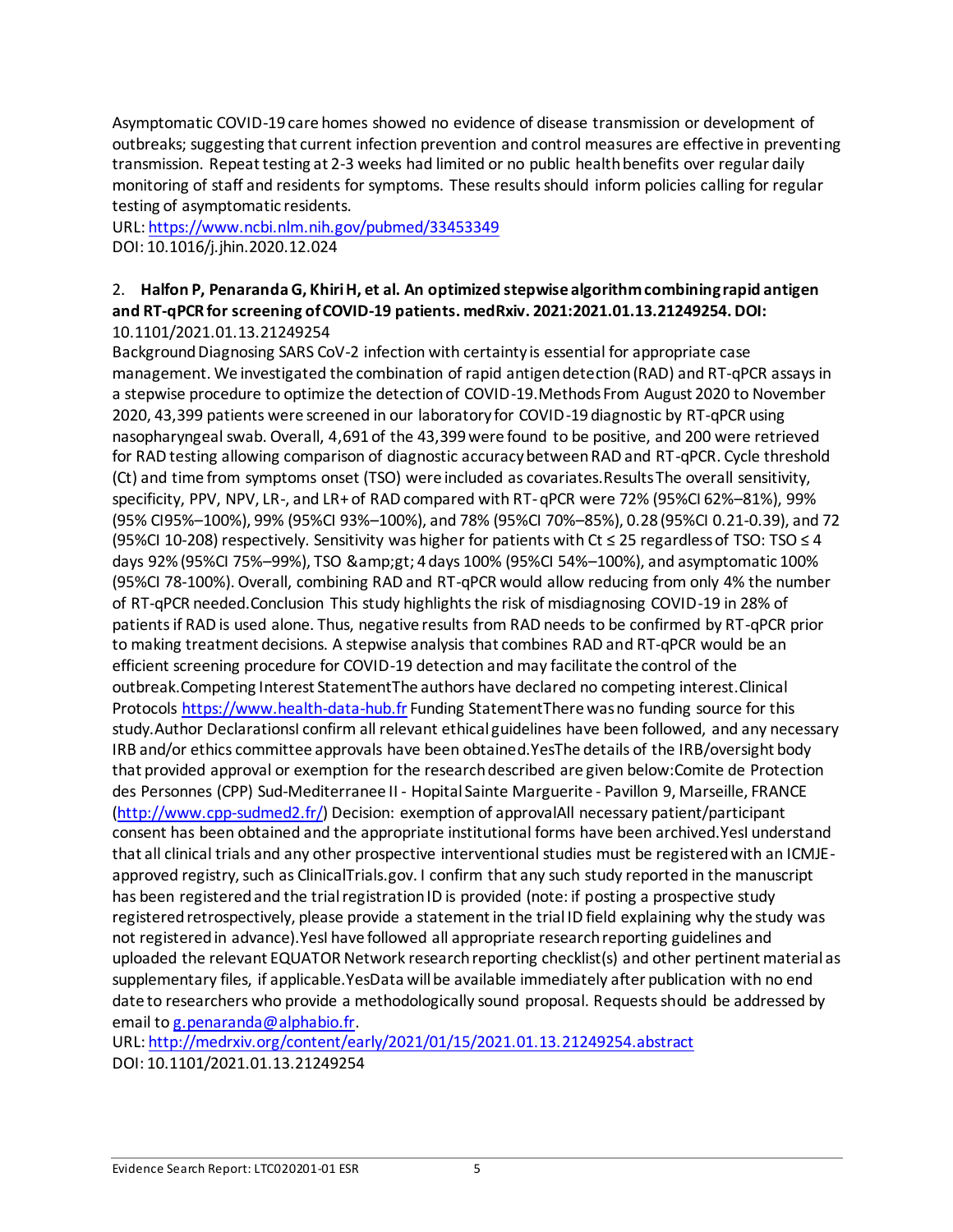### 3. **Micocci M, Gordon AL, Allen AJ, et al. COVID-19 testing in English care homes and implications for staff and residents. Age Ageing. 2021;22:22. DOI:** 10.1093/ageing/afab015

INTRODUCTION: Care home residents are at high risk of dying from COVID-19. Regular testing, producing rapid and reliable results is important in this population because infections spread quickly, and presentations are often atypical or asymptomatic. This study evaluated current testing pathways in care homes to explore the role of point-of-care tests (POCTs). METHODS: Ten staff from eight care homes, purposively sampled to reflect care organisational attributes that influence outbreak severity, underwent a semi-structured remote videoconference interview. Transcripts were analysed using process mapping tools and framework analysis focussing on perceptions about, gaps within, and needs arising from, current pathways. RESULTS: Four main steps were identified in testing: infection prevention, preparatory steps, swabbing procedure, and management of residents. Infection prevention was particularly challenging for mobile residents with cognitive impairment. Swabbing and preparatory steps were resource-intensive, requiring additional staff resource. Swabbing required flexibility and staff who were familiar to the resident. Frequent approaches to residents were needed to ensure they would participate at a suitable time. After-test management varied between sites. Several homes reported deviating from government guidance to take more cautious approaches, which they perceived to be more robust. CONCLUSION: Swab-based testing is organisationally complex and resource-intensive in care homes. It needs to be flexible to meet the needs of residents and provide care homes with rapid information to support care decisions. POCT could help address gaps but the complexity of the setting means that each technology must be evaluated in context before widespread adoption in care homes. URL[: https://www.ncbi.nlm.nih.gov/pubmed/33481986](https://www.ncbi.nlm.nih.gov/pubmed/33481986)

DOI: 10.1093/ageing/afab015

#### 4. **See I, Paul P, Slayton RB, et al. Modeling effectiveness of testing strategies to prevent COVID-19 in nursing homes —United States, 2020. medRxiv. 2021:2020.12.18.20248255. DOI:** 10.1101/2020.12.18.20248255

Background SARS-CoV-2 outbreaks in nursing homes can be large with high case fatality. Identifying asymptomatic individuals early through serial testing is recommended to control COVID-19 in nursing homes, both in response to an outbreak ("outbreak testing" of residents and healthcare personnel) and in facilities without outbreaks ("non-outbreak testing" of healthcare personnel). The effectiveness of outbreak testing and isolation with or without non-outbreak testing was evaluated.Methods Using published SARS-CoV-2 transmission parameters, the fraction of SARS-CoV-2 transmissions prevented through serial testing (weekly, every three days, or daily) and isolation of asymptomatic persons compared to symptom-based testing and isolation was evaluated through mathematical modeling using a Reed-Frost model to estimate the percentage of cases prevented (i.e., "effectiveness") through either outbreak testing alone or outbreak plus non-outbreak testing. The potential effect of simultaneous decreases (by 10%) in the effectiveness of isolating infected individuals when instituting testing strategies was also evaluated.Results Modeling suggests that outbreak testing could prevent 54% (weekly testing with 48-hour test turnaround) to 92% (daily testing with immediate results and 50% relative sensitivity) of SARS-CoV-2 infections. Adding non-outbreak testing could prevent up to an additional 8% of SARS-CoV-2 infections (depending on test frequency and turnaround time). However, added benefits of non-outbreak testing were mostly negated if accompanied by decreases in infection control practice.Conclusions When combined with high-quality infection control practices, outbreak testing could be an effective approach to preventing COVID-19 in nursing homes, particularly if optimized through increased test frequency and use of tests with rapid turnaround.Summary Mathematical modeling evaluated the effectiveness of serially testing asymptomatic persons in a nursing home in response to a SARS-CoV-2 outbreak with or without serial testing of asymptomatic staff in the absence of known SARS-CoV-2 infections.Competing Interest StatementThe authors have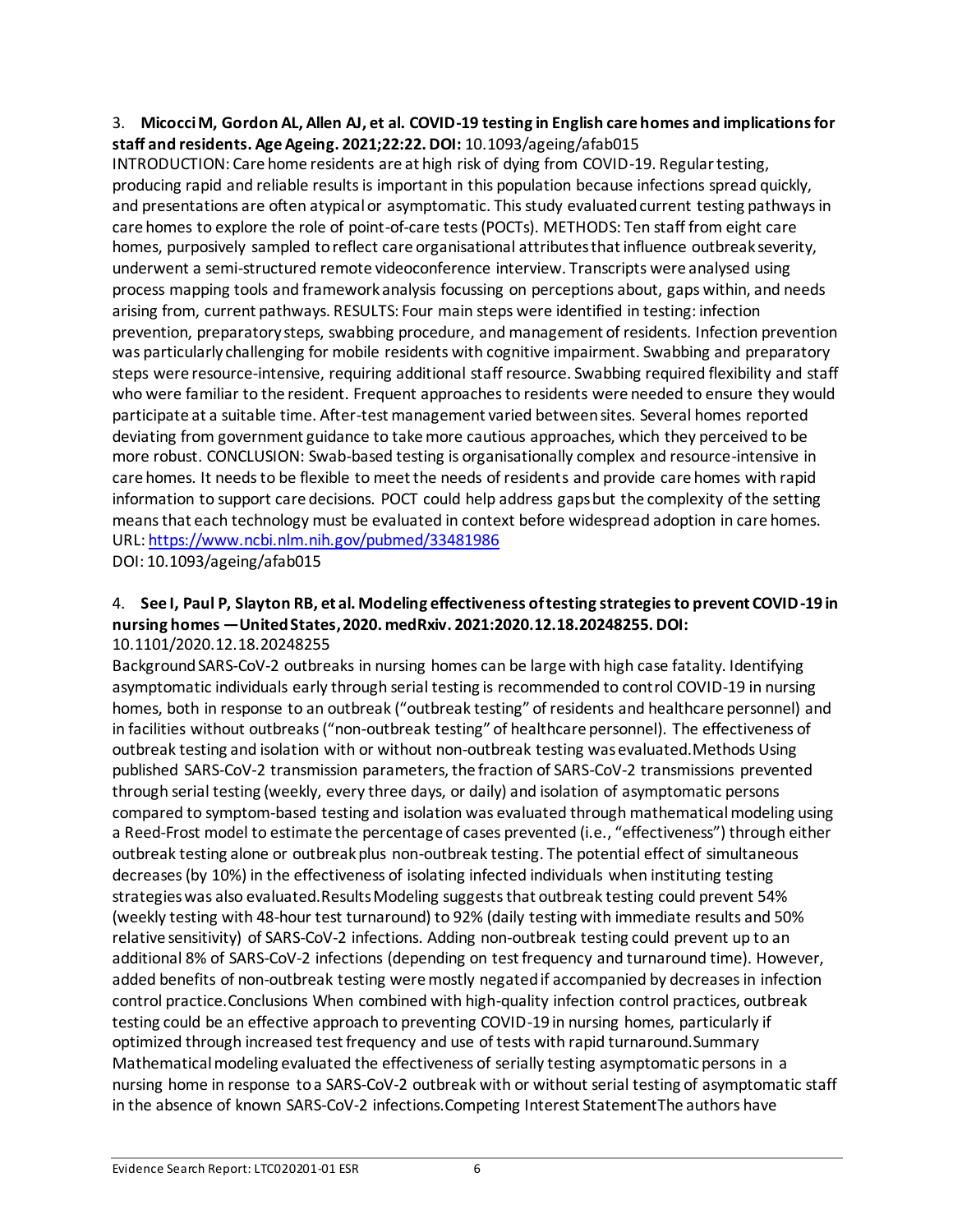declared no competing interest.Funding StatementNo external funding was received. All work was conducted as part of government duties.Author DeclarationsI confirm all relevant ethical guidelines have been followed, and any necessary IRB and/or ethics committee approvals have been obtained.YesThe details of the IRB/oversight body that provided approval or exemption for the research described are given below:This activity was reviewed by CDC and was conducted consistent with applicable federal law and CDC policy (see e.g., 45 C.F.R. part 46, 21 C.F.R. part 56; 42 U.S.C. 241(d); 5 U.S.C 552a; 44 U.S.C. 351 et seq.).All necessary patient/participant consent has been obtained and the appropriate institutional forms have been archived. YesI understand that all clinical trials and any other prospective interventional studies must be registered with an ICMJE-approved registry, such as ClinicalTrials.gov. I confirm that any such study reported in the manuscript has been registered and the trial registration ID is provided (note: if posting a prospective study registered retrospectively, please provide a statement in the trial ID field explaining why the study was not registered in advance).YesI have followed all appropriate research reporting guidelines and uploaded the relevant EQUATOR Network research reporting checklist(s) and other pertinent material as supplementary files, if applicable.YesData provided in supplemental materials or publicly available through links in the manuscript[. https://github.com/cdcepi/Nursing-home-SARS-CoV-2-testing-model/](https://github.com/cdcepi/Nursing-home-SARS-CoV-2-testing-model/) URL[: http://medrxiv.org/content/early/2021/01/29/2020.12.18.20248255.abstract](http://medrxiv.org/content/early/2021/01/29/2020.12.18.20248255.abstract) DOI: 10.1101/2020.12.18.20248255

5. **Shimotsu ST, Johnson ARL, Berke EM, et al. COVID-19 Infection Control Measures in Long-Term Care Facility, Pennsylvania, USA. Emerg Infect Dis. 2021;27(2):644-5. DOI:** 10.3201/eid2702.204265 Residents of long-term care facilities are at risk for coronavirus disease. We report a surveillance exercise at such a facility in Pennsylvania, USA. After introduction of a testing strategy and other measures, this facility had a 17-fold lower coronavirus disease case rate than neighboring facilities. URL[: https://www.ncbi.nlm.nih.gov/pubmed/33211994](https://www.ncbi.nlm.nih.gov/pubmed/33211994) DOI: 10.3201/eid2702.204265

### 6. **Bergstrom T, Bergstrom CT, Li H. Frequency and accuracy of proactive testing for COVID-19. medRxiv. 2020:2020.09.05.20188839. DOI:** 10.1101/2020.09.05.20188839

September 5, 2020The SARS-CoV-2 coronavirus has proven difficult to control not only because of its high transmissibility, but because those who are infected readily spread the virus before symptoms appear, and because some infected individuals, though contagious, never exhibit symptoms. Proactive testing of asymptomatic individuals is therefore a powerful, and probably necessary, tool for preventing widespread infection in many settings. This paper explores the effectiveness of alternative testing regimes, in which the frequency, the accuracy, and the delay between testing and results determine the time path of infection. For a simple model of disease transmission, we present analytic formulas that determine the effect of testing on the expected number of days of during which an infectious individual is exposed to the population at large. This allows us to estimate the frequency of testing that would be required to prevent uncontrolled outbreaks, and to explore the trade-offs between frequency, accuracy, and delay in achieving this objective. We conclude by discussing applications to outbreak control on college and university campuses.Competing Interest Statement Ted Bergstrom and Haoran Li have no competing interests. Carl Bergstrom consults for Color Genomics on COVID testing schedules.Competing Interest StatementCTB consults for Color Genomics on COVID testing.Funding StatementNo external funding supported this work.Author DeclarationsI confirm all relevant ethical guidelines have been followed, and any necessary IRB and/or ethics committee approvals have been obtained.YesThe details of the IRB/oversight body that provided approval or exemption for the research described are given below:This is a mathematical model with no human subjects involvement.All necessary patient/participant consent has been obtained and the appropriate institutional forms have been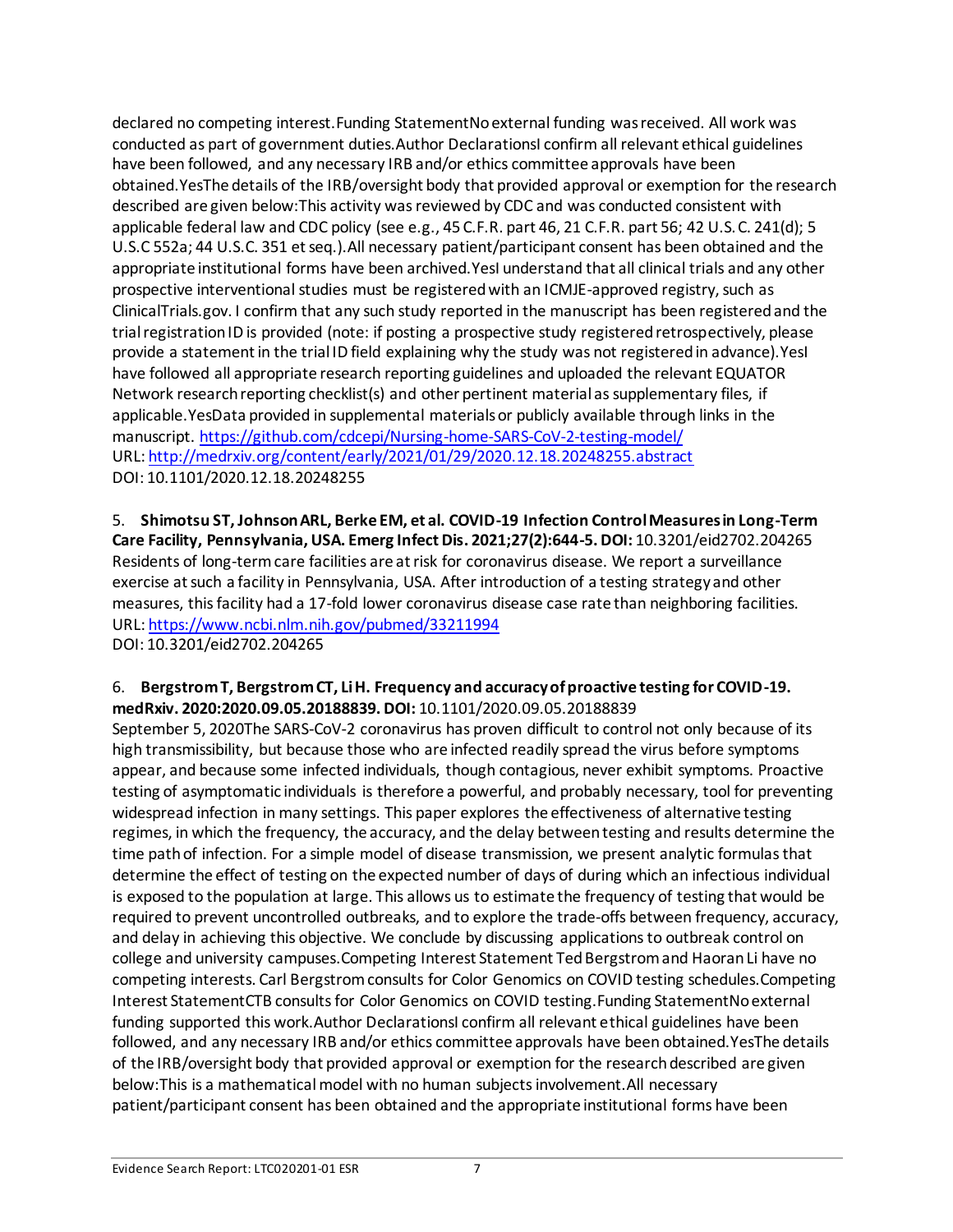archived.YesI understand that all clinical trials and any other prospective interventional studies must be registered with an ICMJE-approved registry, such as ClinicalTrials.gov. I confirm that any such study reported in the manuscript has been registered and the trial registration ID is provided (note: if posting a prospective study registered retrospectively, please provide a statement in the trial ID field explaining why the study was not registered in advance). YesI have followed all appropriate research reporting guidelines and uploaded the relevant EQUATOR Network research reporting checklist(s) and other pertinent material as supplementary files, if applicable.YesThis is an analytic mathematical model. We have implemented a calculator for the formulas developed in the paper.

<https://steveli.shinyapps.io/FrequencyAndAccuracyCalculator/>

URL[: http://medrxiv.org/content/early/2020/09/08/2020.09.05.20188839.abstract](http://medrxiv.org/content/early/2020/09/08/2020.09.05.20188839.abstract) DOI: 10.1101/2020.09.05.20188839

## 7. **Boďová K, Kollár R. Characteristic spatial scales of SARS-CoV-2 pandemics: lessons from mass rapid antigen testing in Slovakia. medRxiv. 2020:2020.12.23.20248808. DOI:**

### 10.1101/2020.12.23.20248808

Mass antigen testing in Slovakia conducted in October and November 2020 is a source of important data. We perform its statistical analysis and study epidemic geographical patterns. We observe exponentially distributed test positivity and exponential trends in its geographical distribution, and its approximately 10 km spatial characteristic correlation length. A small correlation between positivity in two consecutive testing rounds appeared on the municipalities level but it significantly increased on the counties level. Recent 7-day PCR tests incidence per capita served as a good proxy for antigen test positivity. Positivity of non-residents was higher than of residents when mass testing was offered only in municipalities with the highest positivity in previous rounds. Reduction in positivity in repeated testing increased with the positivity in the earlier round. Our results contribute to better understanding of pandemic data, and aid an assessment of mass testing efficiency, and planning of mitigation measures.Competing Interest StatementThe authors have declared no competing interest.Funding StatementThis work has been supported by the Slovak Research and Development Agency under the Contract Nos. APVV-18-0308 (RK) PP-COVID-20-0017 and by the Scientific Grant Agency of the Slovak Republic under the Grants Nos. 1/0755/19 and 1/0521/20.Author DeclarationsI confirm all relevant ethical guidelines have been followed, and any necessary IRB and/or ethics committee approvals have been obtained.YesThe details of the IRB/oversight body that provided approval or exemption for the research described are given below:Not relevantAll necessary patient/participant consent has been obtained and the appropriate institutional forms have been archived.YesI understand that all clinical trials and any other prospective interventional studies must be registered with an ICMJE-approved registry, such as ClinicalTrials.gov. I confirm that any such study reported in the manuscript has been registered and the trial registration ID is provided (note: if posting a prospective study registered retrospectively, please provide a statement in the trial ID field explaining why the study was not registered in advance).Yes I have followed all appropriate research reporting guidelines and uploaded the relevant EQUATOR Network research reporting checklist(s) and other pertinent material as supplementary files, if applicable.YesAnalysis is based on publicly available data URL[: http://medrxiv.org/content/early/2020/12/26/2020.12.23.20248808.abstract](http://medrxiv.org/content/early/2020/12/26/2020.12.23.20248808.abstract) DOI: 10.1101/2020.12.23.20248808

### 8. **Dora AV, Winnett A, Jatt LP, et al. Universal and Serial Laboratory Testing for SARS-CoV-2 at a Long-Term Care Skilled Nursing Facility for Veterans - Los Angeles, California, 2020. MMWR Morb Mortal Wkly Rep. 2020;69(21):651-5. DOI:** 10.15585/mmwr.mm6921e1

On March 28, 2020, two residents of a long-term care skilled nursing facility (SNF) at the Veterans Affairs Greater Los Angeles Healthcare System (VAGLAHS) had positive test results for SARS-CoV-2, the cause of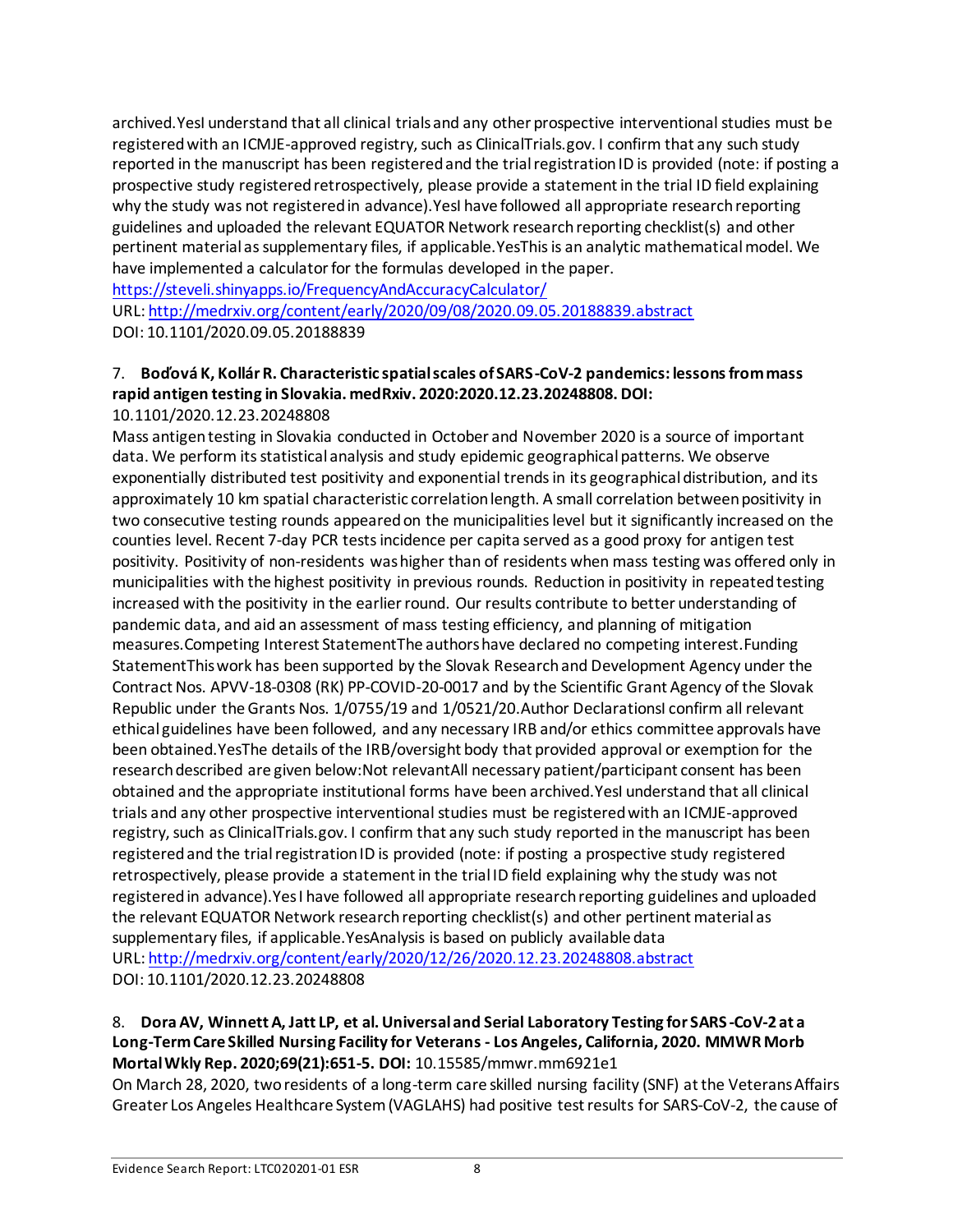coronavirus disease 2019 (COVID-19), by reverse transcription-polymerase chain reaction (RT-PCR) testing of nasopharyngeal specimens collected on March 26 and March 27. During March 29-April 23, all SNF residents, regardless of symptoms, underwent serial (approximately weekly) nasopharyngeal SARS-CoV-2 RT-PCR testing, and positive results were communicated to the county health department. All SNF clinical and nonclinical staff members were also screened for SARS-CoV-2 by RT-PCR during March 29- April 10. Nineteen of 99 (19%) residents and eight of 136 (6%) staff members had positive test results for SARS-CoV-2 during March 28-April 10; no further resident cases were identified on subsequent testing on April 13, April 22, and April 23. Fourteen of the 19 residents with COVID-19 were asymptomatic at the time of testing. Among these residents, eight developed symptoms 1-5 days after specimen collection and were later classified as presymptomatic; one of these patients died. This report describes an outbreak of COVID-19 in an SNF, with case identification accomplished by implementing several rounds of RT-PCR testing, permitting rapid isolation of both symptomatic and asymptomatic residents with COVID-19. The outbreak was successfully contained following implementation of this strategy. URL[: https://www.ncbi.nlm.nih.gov/pubmed/32463809](https://www.ncbi.nlm.nih.gov/pubmed/32463809)

DOI: 10.15585/mmwr.mm6921e1

### 9. **Dumyati G, Gaur S, Nace DA, et al. Does Universal Testing for COVID-19 Work for Everyone? J Am Med Dir Assoc. 2020;21(11):1525-32. DOI:** 10.1016/j.jamda.2020.08.013

The Coronavirus disease 2019 (COVID-19) pandemic has been especially devastating among nursing home residents, with both the health circumstances of individual residents as well as communal living settings contributing to increased morbidity and mortality. Preventing the spread of COVID-19 infection requires a multipronged approach that includes early identification of infected residents and health care personnel, compliance with infection prevention and control measures, cohorting infected residents, and furlough of infected staff. Strategies to address COVID-19 infections among nursing home residents vary based on the availability for severe acute respiratory syndrome coronavirus 2 (SARS-CoV-2) tests, the incorporation of tests into broader surveillance efforts, and using results to help mitigate the spread of COVID-19 by identifying asymptomatic and presymptomatic infections. We review the tests available to diagnose COVID-19 infections, the implications of universal testing for nursing home staff and residents, interpretation of test results, issues around repeat testing, and incorporation of test results as part of a long-term response to the COVID-19 pandemic. We propose a structured approach for facilitywide testing of residents and staff and provide alternatives if testing capacity is limited, emphasizing contact tracing. Nursing homes with strong screening protocols for residents and staff, that engage in contact tracing for new cases, and that continue to remain vigilant about infection prevent and control practices, may better serve their residents and staff by thoughtful use of symptom- and risk-based testing strategies.

URL[: https://www.ncbi.nlm.nih.gov/pubmed/32958402](https://www.ncbi.nlm.nih.gov/pubmed/32958402) DOI: 10.1016/j.jamda.2020.08.013

10. **Escobar DJ, Lanzi M, Saberi P, et al. Mitigation of a COVID-19 Outbreak in a Nursing Home Through Serial Testing of Residents and Staff. Clin Infect Dis. 2020. DOI:** 10.1093/cid/ciaa1021 Nursing homes and long-term care facilities represent highly vulnerable environments for respiratory disease outbreaks, such as COVID-19. We describe a COVID-19 outbreak in a nursing home that was rapidly contained by using a universal testing strategy of all residents and nursing home staff. URL[: https://www.ncbi.nlm.nih.gov/pubmed/32687198](https://www.ncbi.nlm.nih.gov/pubmed/32687198)

DOI: 10.1093/cid/ciaa1021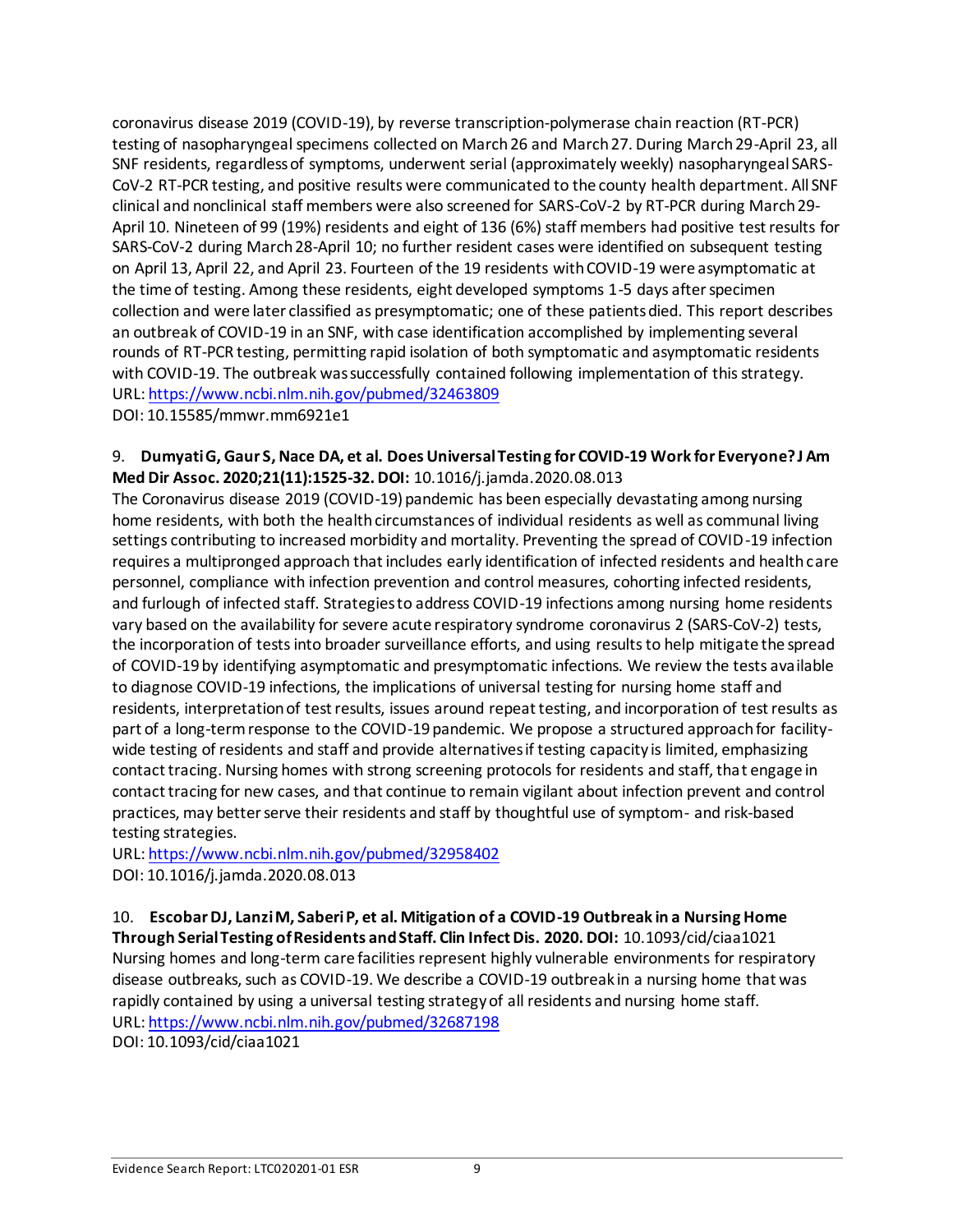### 11. **Goldberg SA, Lennerz J, Klompas M, et al. Presymptomatic Transmission of SARS-CoV-2 Amongst Residents and Staff at a Skilled Nursing Facility: Results of Real-Time PCR and Serologic Testing. Clin Infect Dis. 2020. DOI:** 10.1093/cid/ciaa991

High rates of asymptomatic infection suggest benefits to routine testing in congregate care settings. SARS-CoV-2 screening was undertaken in a single nursing facility without a known case of COVID-19, demonstrating an 85% prevalence among residents and 37% among staff. Serology was not helpful in identifying infections.

URL[: https://www.ncbi.nlm.nih.gov/pubmed/32667967](https://www.ncbi.nlm.nih.gov/pubmed/32667967) DOI: 10.1093/cid/ciaa991

### 12. **Graziadio S, Urwin SG, Cocco P, et al. Unmet clinical needs for COVID-19 tests in UK health and social care settings. PLoS One. 2020;15(11):e0242125. DOI:** 10.1371/journal.pone.0242125

There is an urgent requirement to identify which clinical settings are in most need of COVID-19 tests and the priority role(s) for tests in these settings to accelerate the development of tests fit for purpose in health and social care across the UK. This study sought to identify and prioritize unmet clinical needs for COVID-19 tests across different settings within the UK health and social care sector via an online survey of health and social care professionals and policymakers. Four hundred and forty-seven responses were received between 22nd May and 15th June 2020. Hospitals and care homes were recognized as the settings with the greatest unmet clinical need for COVID-19 diagnostics, despite reporting more access to laboratory molecular testing than other settings. Hospital staff identified a need for diagnostic tests for symptomatic workers and patients. In contrast, care home staff expressed an urgency for screening at the front door to protect high-risk residents and limit transmission. The length of time to test result was considered a widespread problem with current testing across all settings. Rapid tests for staff were regarded as an area of need across general practice and dental settings alongside tests to limit antibiotics use.

URL[: https://www.ncbi.nlm.nih.gov/pubmed/33180807](https://www.ncbi.nlm.nih.gov/pubmed/33180807) DOI: 10.1371/journal.pone.0242125

13. **Herrera V, Hsu V, Adewale A, et al. Testing Healthcare Workers Exposed to COVID19 using Rapid Antigen Detection. medRxiv. 2020:2020.08.12.20172726. DOI:** 10.1101/2020.08.12.20172726 There is a need to develop safe and cost-effective ways to test healthcare workers for COVID19. Here we describe a rapid antigen testing strategy in a cohort of 497 Healthcare workers exposed to SARS-CoV-2 that can be applied by systems facing a surge of COVID19 cases, increased number of exposures in their workforce and limited RT-PCR availability. Our findings support an expanded use for antigen testing beyond its current indication and highlights the importance of further evaluating this modality for the diagnosis of COVID19 on asymptomatic individuals.Competing Interest StatementThe authors have declared no competing interest.Funding StatementNo external Funding was received to support the work presentedAuthor DeclarationsI confirm all relevant ethical guidelines have been followed, and any necessary IRB and/or ethics committee approvals have been obtained.YesThe details of the IRB/oversight body that provided approval or exemption for the research described are given below:AdventHealth Central Florida IRBAll necessary patient/participant consent has been obtained and the appropriate institutional forms have been archived.YesI understand that all clinical trials and any other prospective interventional studies must be registered with an ICMJE-approved registry, such as ClinicalTrials.gov. I confirm that any such study reported in the manuscript has been registered and the trial registration ID is provided (note: if posting a prospective study registered retrospectively, please provide a statement in the trial ID field explaining why the study was not registered in advance). YesI have followed all appropriate research reporting guidelines and uploaded the relevant EQUATOR Network research reporting checklist(s) and other pertinent material as supplementary files, if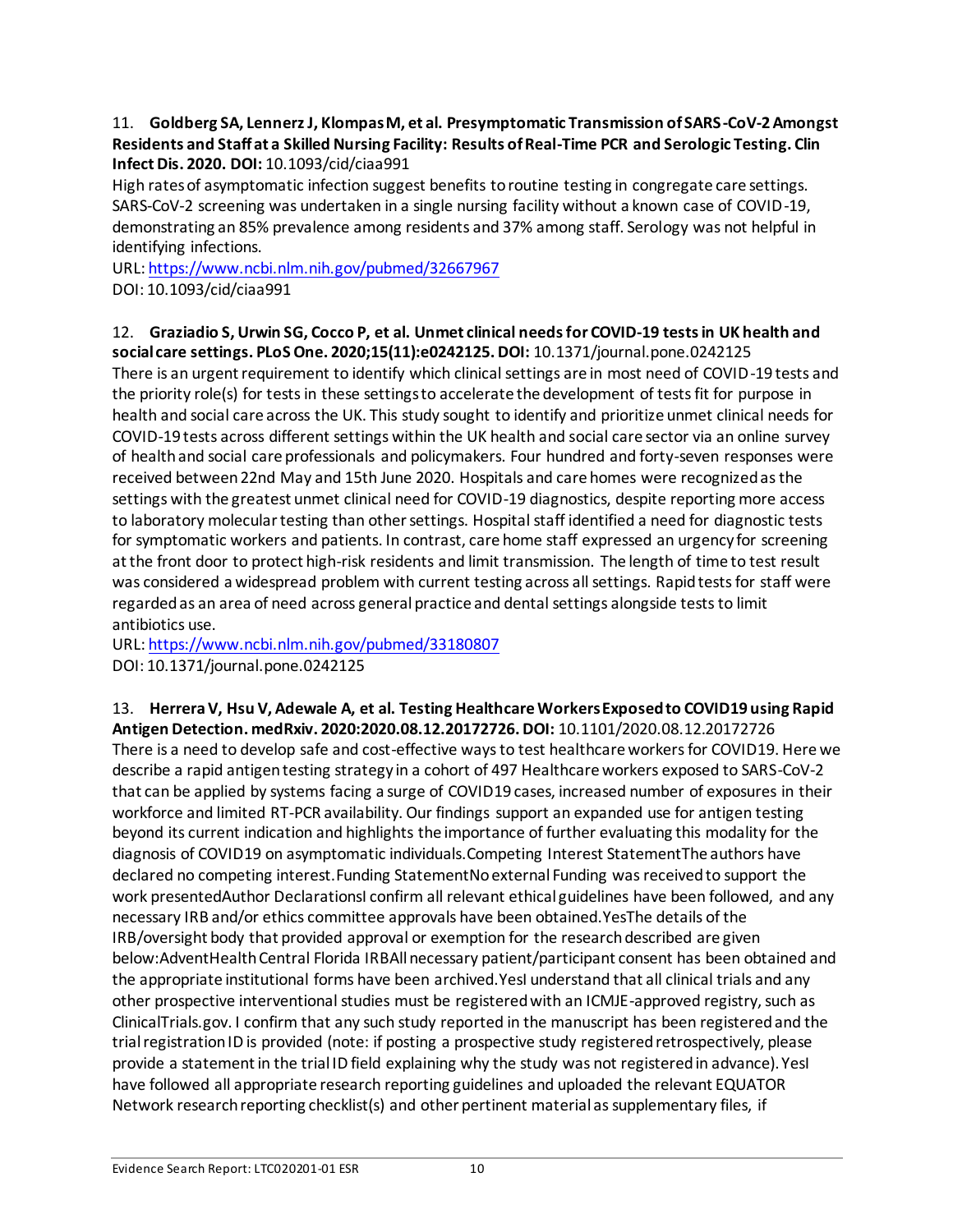applicable.YesAll data generated or analysed during this study are included in this published article (and its supplementary information files if applicable).

URL[: http://medrxiv.org/content/early/2020/08/18/2020.08.12.20172726.abstract](http://medrxiv.org/content/early/2020/08/18/2020.08.12.20172726.abstract) DOI: 10.1101/2020.08.12.20172726

#### 14. **Holmdahl I, Kahn R, Hay J, et al. Frequent testing and immunity-based staffing will help mitigate outbreaks in nursing home settings. medRxiv. 2020:2020.11.04.20224758. DOI:** 10.1101/2020.11.04.20224758

Background Nursing homes and other long term care facilities have been disproportionately impacted by the COVID-19 pandemic. Strategies are urgently needed to reduce transmission in these vulnerable populations. We aim to evaluate the reduction in transmission in nursing homes achieved through contact-targeted interventions and testing.Methods We developed an agent-based Susceptible– Exposed– Infectious(Asymptomatic/Symptomatic)–Recovered (SEIR) model to examine SARS-CoV-2 transmission in nursing homes. Residents and staff are modelled individually; residents are split into two cohorts based on COVID-19 diagnosis. We evaluate the effectiveness of two contact-targeted interventions. In the resident cohorting intervention, recovered residents are moved back from the COVID (infected) cohort to the non-COVID (susceptible/uninfected) cohort. In the immunity-based staffing intervention, recovered staff, who we assume have protective immunity, are assigned to work in the non-COVID cohort, while susceptible staff work in the COVID cohort and are assumed to have high levels of protection from personal protective equipment. These interventions aim to reduce the fraction of people's contacts that are presumed susceptible (and therefore potentially infected) and replace them with recovered (immune) contacts. We further evaluate two types of screening tests conducted with varying frequency: 1) rapid antigen testing and 2) PCR testing.Results The frequency and type of testing has a larger impact on the size of outbreaks than the cohorting and staffing interventions. The most effective testing strategy modeled is daily antigen testing. Under all screening testing strategies, the resident cohorting intervention and the immunity-based staffing intervention reduce the final size of the outbreak among residents, with the latter reducing it more. The efficacy of these interventions among staff varies by testing strategy and outbreak size.Conclusions Increasing the frequency of screening testing of all residents and staff, or even staff alone, in nursing homes has the potential to greatly reduce outbreaks in this vulnerable setting. Immunity-based staffing can further reduce spread at little or no additional cost and becomes particularly important when daily testing is not feasible.Competing Interest StatementMJM has received ad hoc speaking fees from Abbott Diagnostics and Roche Diagnostics.Funding StatementMJM is supported by the U01 Serological Centers of Excellence Grant. MJM and JH are supported by the DP5 NIH Director's Award.Author DeclarationsI confirm all relevant ethical guidelines have been followed, and any necessary IRB and/or ethics committee approvals have been obtained.YesThe details of the IRB/oversight body that provided approval or exemption for the research described are given below:N/AAll necessary patient/participant consent has been obtained and the appropriate institutional forms have been archived.YesI understand that all clinical trials and any other prospective interventional studies must be registered with an ICMJEapproved registry, such as ClinicalTrials.gov. I confirm that any such study reported in the manuscript has been registered and the trial registration ID is provided (note: if posting a prospective study registered retrospectively, please provide a statement in the trial ID field explaining why the study was not registered in advance).Yes I have followed all appropriate research reporting guidelines and uploaded the relevant EQUATOR Network research reporting checklist(s) and other pertinent material as supplementary files, if applicable.YesCode is available on github.

<https://github.com/rek160/NursingHomeABM>

URL[: http://medrxiv.org/content/early/2020/11/23/2020.11.04.20224758.abstract](http://medrxiv.org/content/early/2020/11/23/2020.11.04.20224758.abstract) DOI: 10.1101/2020.11.04.20224758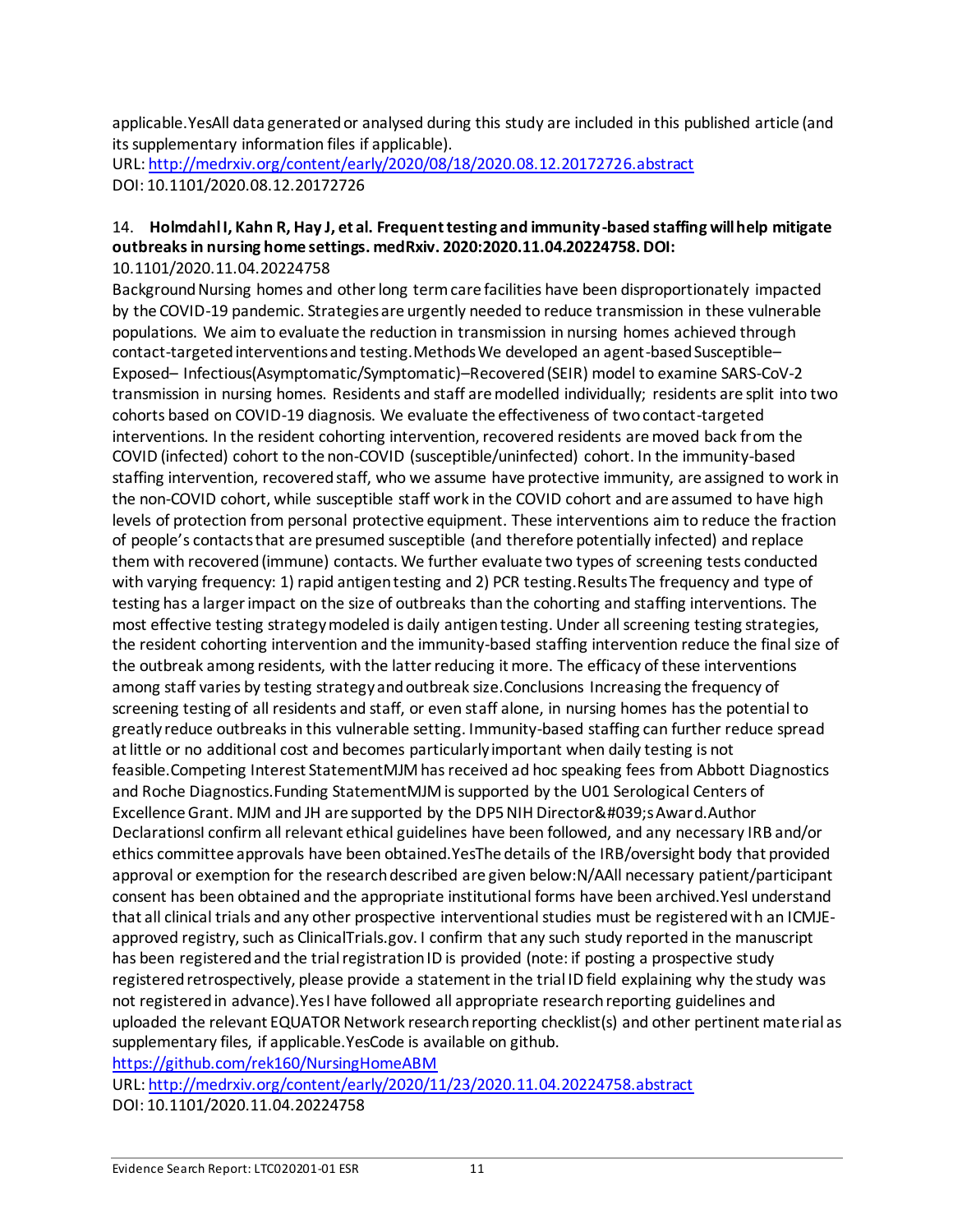15. **Ladhani SN, Chow JY, Janarthanan R, et al. Investigation of SARS-CoV-2 outbreaks in six care homes in London, April 2020. EClinicalMedicine. 2020;26:100533. DOI:** 10.1016/j.eclinm.2020.100533 BACKGROUND: Care homes are experiencing large outbreaks of COVID-19 associated with high casefatality rates. We conducted detailed investigations in six London care homes reporting suspected COVID-19 outbreaks during April 2020. METHODS: Residents and staff had nasal swabs for SARS CoV-2 testing using RT-PCR and were followed-up for 14 days. They were categorized as symptomatic, postsymptomatic or pre-symptomatic if they had symptoms at the time of testing, in the two weeks before or two weeks after testing, respectively, or asymptomatic throughout. Virus isolation and whole genome sequencing (WGS) was also performed. FINDINGS: Across the six care homes, 105/264 (39.8%) residents were SARS CoV-2 positive, including 28 (26.7%) symptomatic, 10 (9.5%) post-symptomatic, 21 (20.0%) pre-symptomatic and 46 (43.8%) who remained asymptomatic. Case-fatality at 14-day follow-up was highest among symptomatic SARS-CoV-2 positive residents (10/28, 35.7%) compared to asymptomatic (2/46, 4.3%), post-symptomatic (2/10, 20.0%) or pre-symptomatic (3/21,14.3%) residents. Among staff, 53/254 (20.9%) were SARS-CoV-2 positive and 26/53 (49.1%) remained asymptomatic. RT-PCR cyclethresholds and live-virus recovery were similar between symptomatic/asymptomatic residents/staff. Higher RT-PCR cycle threshold values (lower virus load) samples were associated with exponentially decreasing ability to recover infectious virus (P<0.001). WGS identified multiple (up to 9) separate introductions of different SARS-CoV-2 strains into individual care homes. INTERPRETATION: A high prevalence of SARS-CoV-2 positivity was found in care homes residents and staff, half of whom were asymptomatic and potential reservoirs for on-going transmission. A third of symptomatic SARS-CoV-2 residents died within 14 days. Symptom-based screening alone is not sufficient for outbreak control. FUNDING: None.

URL[: https://www.ncbi.nlm.nih.gov/pubmed/32923993](https://www.ncbi.nlm.nih.gov/pubmed/32923993) DOI: 10.1016/j.eclinm.2020.100533

# 16. **Larremore DB, Wilder B, Lester E, et al. Test sensitivity is secondary to frequency and turnaround time for COVID-19 surveillance. medRxiv. 2020:2020.06.22.20136309. DOI:**

### 10.1101/2020.06.22.20136309

The COVID-19 pandemic has created a public health crisis. Because SARS-CoV-2 can spread from individuals with pre-symptomatic, symptomatic, and asymptomatic infections, the re-opening of societies and the control of virus spread will be facilitated by robust surveillance, for which virus testing will often be central. After infection, individuals undergo a period of incubation during which viral titers are usually too low to detect, followed by an exponential growth of virus, leading to a peak viral load and infectiousness, and ending with declining viral levels and clearance. Given the pattern of viral load kinetics, we model surveillance effectiveness considering test sensitivities, frequency, and sample-toanswer reporting time. These results demonstrate that effective surveillance, including time to first detection and outbreak control, depends largely on frequency of testing and the speed of reporting, and is only marginally improved by high test sensitivity. We therefore conclude that surveillance should prioritize accessibility, frequency, and sample-to-answer time; analytical limits of detection should be secondary.

URL[: https://www.ncbi.nlm.nih.gov/pubmed/32607516](https://www.ncbi.nlm.nih.gov/pubmed/32607516) DOI: 10.1101/2020.06.22.20136309

### **17. McGarry BE, SteelFisher GK, Grabowski DC, et al. COVID-19 Test Result Turnaround Time for Residents and Staff in US Nursing Homes. JAMA Intern Med. 2020. DOI:**

10.1001/jamainternmed.2020.7330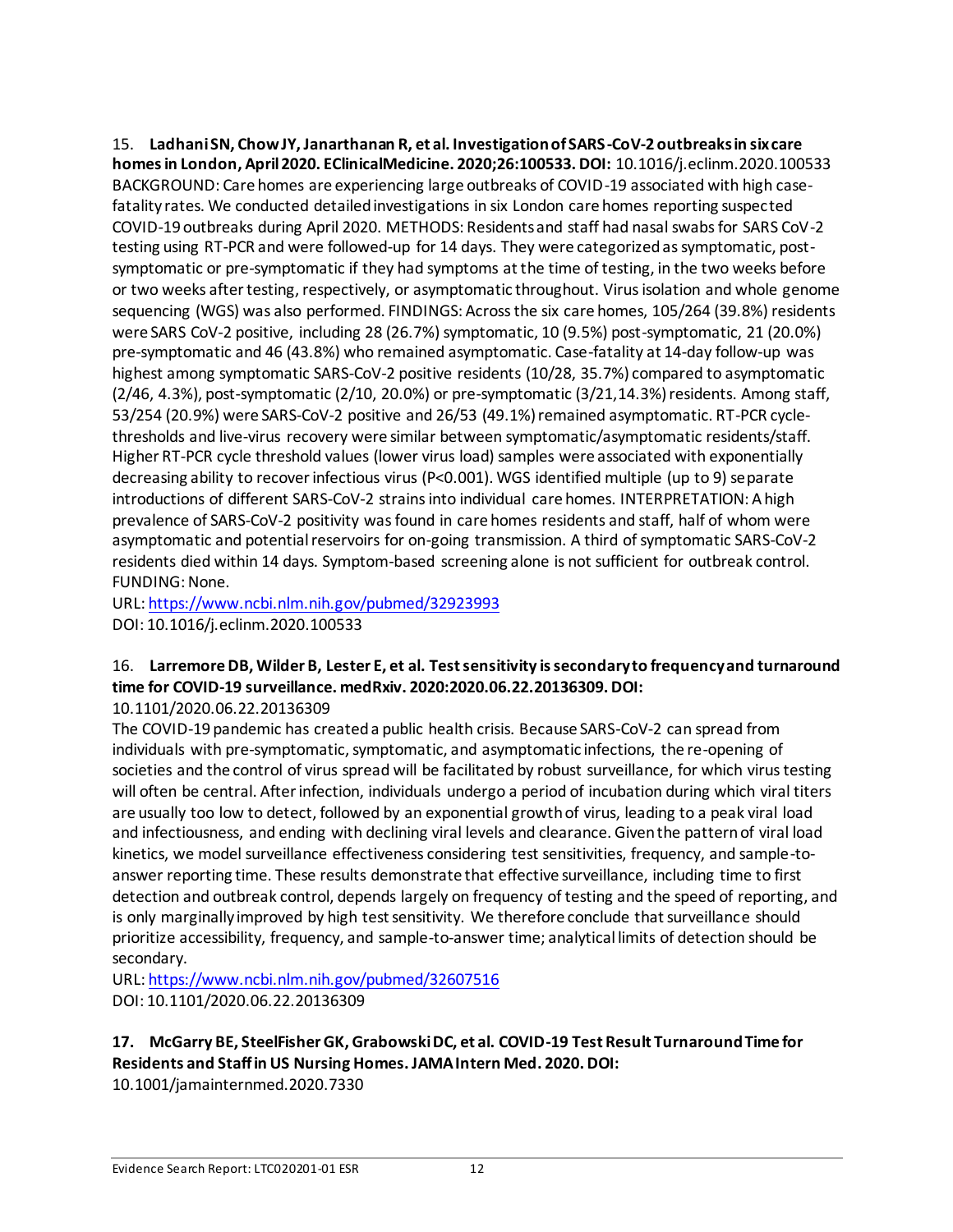Skilled nursing facility (SNF) residents comprise over 40% of coronavirus disease 2019 (COVID-19) deaths nationally. Surveillance testing is critical for controlling asymptomatic and presymptomatic viral transmission in these high-risk settings. For surveillance testing in SNFs to effectively guide infection control, results need to be obtained in less than 1 day. To facilitate such rapid testing, Medicare began distributing point-of-care severe acute respiratory syndrome coronavirus 2 antigen test instruments in July 2020, focused on SNFs in COVID-19 hot spot counties. Little is known about the adequacy of test result turnaround in SNFs.

URL[: https://www.ncbi.nlm.nih.gov/pubmed/33125044](https://www.ncbi.nlm.nih.gov/pubmed/33125044) DOI: 10.1001/jamainternmed.2020.7330

#### 18. **Micocci M, Gordon AL, Allen AJ, et al. Understanding COVID-19 testing pathways in English care homes to identify the role of point-of-care testing: an interview-based process mapping study. medRxiv. 2020:2020.11.02.20224550. DOI:** 10.1101/2020.11.02.20224550

Introduction Care home residents are at high risk of dying from COVID-19. Regular testing producing rapid and reliable results is important in this population because infections spread quickly and presentations are often atypical or asymptomatic. This study evaluated current testing pathways in care homes to explore the role of point-of-care tests (POCTs). Methods Ten staff from eight care homes, purposively sampled to reflect care organisational attributes that influence outbreak severity, underwent a semi-structured remote videoconference interview. Transcripts were analysed using process mapping tools and framework analysis focussing on perceptions about, gaps within, and needs arising from, current pathways.Results Four main steps were identified in testing: infection prevention, preparatory steps, swabbing procedure, and management of residents. Infection prevention was particularly challenging for mobile residents with cognitive impairment. Swabbing and preparatory steps were resource-intensive, requiring additional staff resource. Swabbing required flexibility and staff who were familiar to the resident. Frequent approaches to residents were needed to ensure they would participate at a suitable time. After-test management varied between sites. Several homes reported deviating from government guidance to take more cautious approaches, which they perceived to be more robust.Conclusion Swab-based testing is organisationally complex and resource-intensive in care homes. It needs to be flexible to meet the needs of residents and provide care homes with rapid information to support care decisions. POCT could help address gaps but the complexity of the setting means that each technology must be evaluated in context before widespread adoption in care homes.Key-pointsTesting for COVID-19 in care homes is complex and requires reconfiguration of staffing and environment.Isolation and testing procedures are challenged when providing person-centred care to people with dementia.Point-of-care testing results could give care homes greater flexibility to test in person-centred ways.There was evidence that care home staff interpret testing guidance, rather than follow it verbatim.Each POCT must be evaluated in the context of care homes to understand its effect on care home processes.Competing Interest StatementThe authors have declared no competing interest.Funding StatementThis work was supported by UK Research and Innovation (UKRI), Asthma UK and the British Lung Foundation, as a part of the CONDOR study. MM, PK, AML, SW, and PB are supported by the NIHR London In Vitro Diagnostics Co-operative; ALG is funded in part by the NIHR Applied Research Collaboration-East Midlands (ARC-EM); AJA and TH are supported by the NIHR Newcastle In Vitro Diagnostics Co-operative. The views expressed are those of the authors and not necessarily those of the funders, the NHS, the NIHR or the Department of Health and Social Care.Author DeclarationsI confirm all relevant ethical guidelines have been followed, and any necessary IRB and/or ethics committee approvals have been obtained.YesThe details of the IRB/oversight body that provided approval or exemption for the research described are given below:This project was approved as a Service Evaluation by Imperial College Healthcare NHS Trust (ICHNT), registration no. 471All necessary patient/participant consent has been obtained and the appropriate institutional forms have been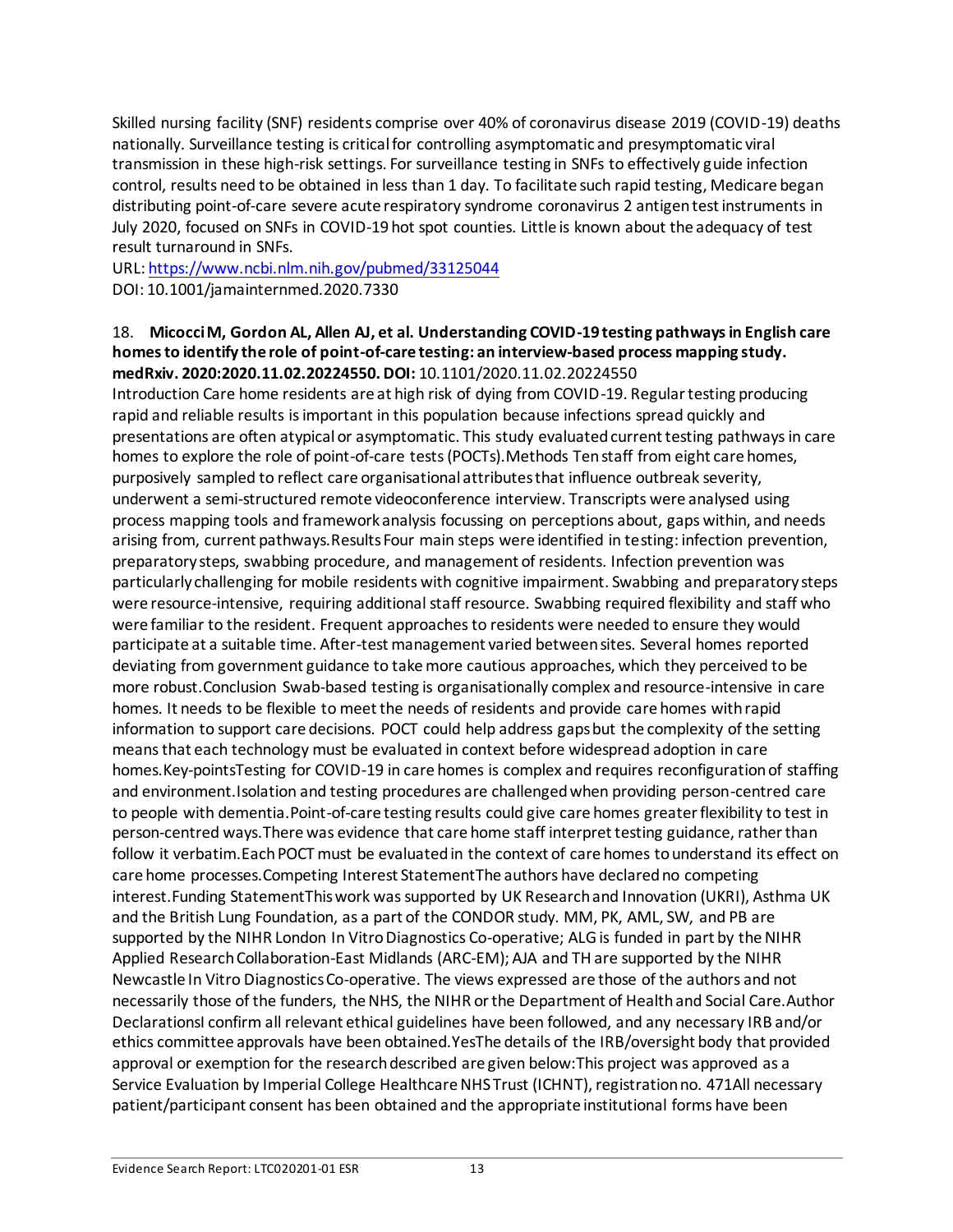archived.YesI understand that all clinical trials and any other prospective interventional studies must be registered with an ICMJE-approved registry, such as ClinicalTrials.gov. I confirm that any such study reported in the manuscript has been registered and the trial registration ID is provided (note: if posting a prospective study registered retrospectively, please provide a statement in the trial ID field explaining why the study was not registered in advance). YesI have followed all appropriate research reporting guidelines and uploaded the relevant EQUATOR Network research reporting checklist(s) and other pertinent mat rial as supplementary files, if applicable.YesThe data that support the findings of this study are available on request from the corresponding author, [MM]. The data are not publicly available due to their containing information that could compromise the privacy of research participants. URL[: http://medrxiv.org/content/early/2020/11/04/2020.11.02.20224550.abstract](http://medrxiv.org/content/early/2020/11/04/2020.11.02.20224550.abstract) DOI: 10.1101/2020.11.02.20224550

## 19. **Micocci M, Gordon AL, Seo MK, et al. Is Point-of-Care testing feasible and safe in care homes in England? An exploratory usability and accuracy evaluation of Point-of-Care Polymerase Chain Reaction test for SARS-COV-2. medRxiv. 2020:2020.11.30.20240010. DOI:**

10.1101/2020.11.30.20240010

Introduction Reliable rapid testing on COVID-19 is needed in care homes to reduce the risk of outbreaks and enable timely care. Point-of-care testing (POCT) in care homes could provide rapid actionable results. This study aimed to examine the usability and test performance of point of care polymerase chain reaction (PCR) for COVID-19 in care homes.Methods Point-of-care PCR for detection of SARS-COV2 was evaluated in a purposeful sample of four UK care homes. Test agreement with laboratory real-time PCR and usability and use errors were assessed.Results Point of care and laboratory polymerase chain reaction (PCR) tests were performed on 278 participants. The point of care and laboratory tests returned uncertain results or errors for 17 and 5 specimens respectively. Agreement analysis was conducted on 256 specimens. 175 were from staff: 162 asymptomatic; 13 symptomatic. 69 were from residents: 59 asymptomatic; 10 symptomatic. Asymptomatic specimens showed 83.3% (95% CI: 35.9%- 99.6%) positive agreement and 98.7% negative agreement (95% CI: 96.2%-99.7%), with overall prevalence and bias-adjusted kappa (PABAK) of 0.965 (95% CI: 0.932 – 0.999). Symptomatic specimens showed 100% (95% CI: 2.5%-100%) positive agreement and 100% negative agreement (95% CI: 85.8%- 100%), with overall PABAK of 1. No usability-related hazards emerged from this exploratory study.Conclusion Applications of point-of-care PCR testing in care homes can be considered with appropriate preparatory steps and safeguards. Agreement between POCT and laboratory PCR was good. Further diagnostic accuracy evaluations and in-service evaluation studies should be conducted, if the test is to be implemented more widely, to build greater certainty on this initial exploratory analysis.Key pointsPoint of care tests (POCT) in care homes are feasible and could increase testing capacity for the control of COVID-19 infection.The test of agreement between POCT and laboratory PCR for care home residents and the staff was good.Adoption of POCT in care homes can be considered with appropriate preparatory steps and safeguards in place.Repetitive errors and test malfunctioning can be mitigated with bespoke training for care home staff.Integrated care pathways should be investigated to test the high variability of the context of use.Competing Interest StatementThe authors have declared no competing interest.Funding StatementThis work was supported by UK Research and Innovation (UKRI), Asthma UK and the British Lung Foundation, as a part of the CONDOR study. MM and PB are supported by the NIHR London In Vitro Diagnostics Co-operative; ALG is funded in part by the NIHR Applied Research Collaboration-East Midlands (ARC-EM). AJA is supported by the NIHR Newcastle In Vitro Diagnostics Co-operative. DSL is funded in part by the NIHR Applied Research Collaboration (ARC) West Midlands and the NIHR Community Healthcare MedTech and IVD Cooperative (MIC) at Oxford Health NHS Foundation Trust. The views expressed are those of the authors and not necessarily those of the funders, the NHS, the NIHR or the Department of Health and Social Care. POCKIT Central Nucleic Acid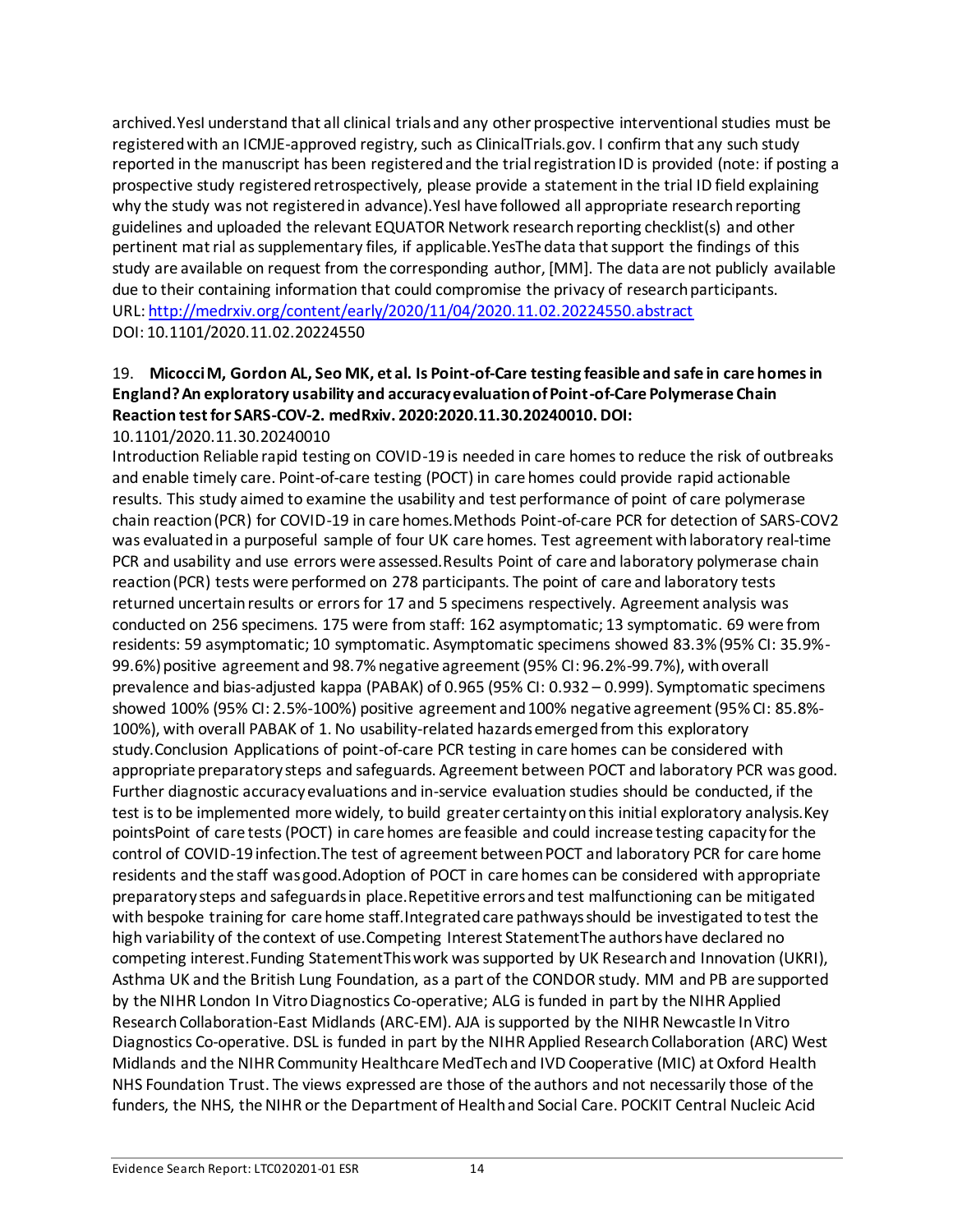Analyzers were loaned, at no cost, by the supplier, HORIBA UK Ltd. The research team were independent of the manufacturer throughout and Horiba have not participated in the research, analysis or write-up of this paper. RP acknowledges part-funding from the National Institute for Health Research (NIHR Programme Grant for Applied Research), the NIHR Oxford Biomedical Research Centre, the NIHR Oxford and Thames Valley Applied Research Collaborative (ARC), NIHR Oxford Medtech and In-Vitro Diagnostics Co-operative and the Oxford Martin School.Author DeclarationsI confirm all relevant ethical guidelines have been followed, and any necessary IRB and/or ethics committee approvals have been obtained.YesThe details of the IRB/oversight body that provided approval or exemption for the research described are given below:This project was approved as a Service Evaluation by Imperial College Healthcare NHS Trust (ICHNT) registration no. 47 .All necessary patient/participant consent has been obtained and the appropriate institutional forms have been archived. YesI understand that all clinical trials and any other prospective interventional studies must be registered with an ICMJE-approved registry, such as ClinicalTrials.gov. I confirm that any such study reported in the manuscript has been registered and the trial registration ID is provided (note: if posting a prospective study registered retrospectively, please provide a statement in the trial ID field explaining why the study was not registered in advance).YesI have followed all appropriate research reporting guidelines and uploaded the relevant EQUATOR Network research reporting checklist(s) and other pertinent material as supplementary files, if applicable.YesThe authors confirm that the data supporting the findings of this study are available within the article and its supplementary materials. The data that support the usability study are available on request from the corresponding author, [AG]. The data are not publicly available due to restrictions regarding the privacy of research participants. URL[: http://medrxiv.org/content/early/2020/12/03/2020.11.30.20240010.abstract](http://medrxiv.org/content/early/2020/12/03/2020.11.30.20240010.abstract) DOI: 10.1101/2020.11.30.20240010

#### 20. **Moraes EN, Viana LG, Resende LMH, et al. COVID-19 in long-term care facilities for the elderly: laboratory screening and disease dissemination prevention strategies. Cien Saude Colet. 2020;25(9):3445-58. DOI:** 10.1590/1413-81232020259.20382020

An infection caused by severe acute respiratory syndrome coronavirus 2 (SARS-CoV-2), the 2019 Novel Coronavirus Disease (COVID-19) pandemic has unveiled a hitherto hidden reality: the vulnerability of the population living in long-term care facilities for the elderly (LTCF). To date, several scientific publications have revealed a concentration of up to 60% of deaths attributed to COVID-19 in such institutions. Most LTFC residents share the primary risk factors currently associated with increased morbimortality due to the COVID-19 infection. It is crucial to define actions to prevent SARS-CoV-2 spread in this environment, besides the usual measures of social distancing and isolation of the carriers of this disease. This paper proposes strategies for the investigation of this infection in LTCF residents and workers using laboratory tests available in Brazil. The early identification of individuals with SARS-CoV-2, who may actively and continuously spread the virus, allows adopting measures aimed at interrupting the local transmission cycle of this infection.

URL[: https://www.ncbi.nlm.nih.gov/pubmed/32876277](https://www.ncbi.nlm.nih.gov/pubmed/32876277) DOI: 10.1590/1413-81232020259.20382020

### 21. **Roxby AC, Greninger AL, Hatfield KM, et al. Outbreak Investigation of COVID-19 Among Residents and Staff of an Independent and Assisted Living Community for Older Adults in Seattle, Washington. JAMA Intern Med. 2020;180(8):1101-5. DOI:** 10.1001/jamainternmed.2020.2233 Importance: Severe acute respiratory syndrome coronavirus 2 (SARS-CoV-2) has caused epidemic spread of coronavirus disease 2019 (COVID-19) in the Seattle, Washington, metropolitan area, with morbidity and mortality concentrated among residents of skilled nursing facilities. The prevalence of COVID-19 among older adults in independent/assisted living is not understood. Objectives: To conduct surveillance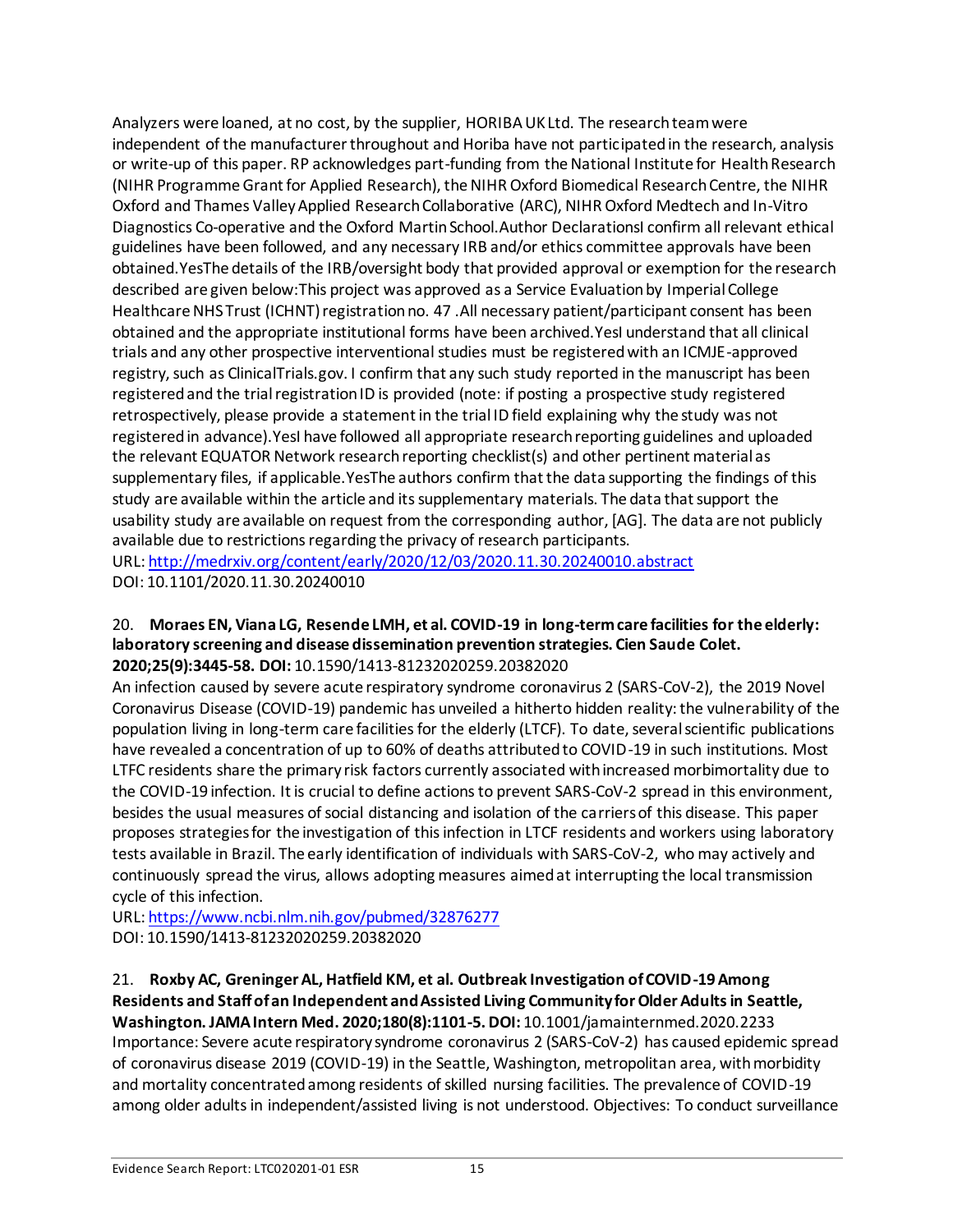for SARS-CoV-2 and describe symptoms of COVID-19 among residents and staff of an independent/assisted living community. Design, Setting, and Participants: In March 2020, public health surveillance of staff and residents was conducted on site at an assisted and independent living residence for older adults in Seattle, Washington, after exposure to 2 residents who were hospitalized with COVID-19. Exposures: Surveillance for SARS-CoV-2 infection in a congregate setting implementing social isolation and infection prevention protocols. Main Outcomes and Measures: SARS-CoV-2 real-time polymerase chain reaction was performed on nasopharyngeal swabs from residents and staff; a symptom questionnaire was completed assessing fever, cough, and other symptoms for the preceding 14 days. Residents were retested for SARS-CoV-2 7 days after initial screening. Results: Testing was performed on 80 residents; 62 were women (77%), with mean age of 86 (range, 69-102) years. SARS-CoV-2 was detected in 3 of 80 residents (3.8%); none felt ill, 1 male resident reported resolved cough and 1 loose stool during the preceding 14 days. Virus was also detected in 2 of 62 staff (3.2%); both were symptomatic. One week later, resident SARS-CoV-2 testing was repeated and 1 new infection detected (asymptomatic). All residents remained in isolation and were clinically stable 14 days after the second test. Conclusions and Relevance: Detection of SARS-CoV-2 in asymptomatic residents highlights challenges in protecting older adults living in congregate settings. In this study, symptom screening failed to identify residents with infections and all 4 residents with SARS-CoV-2 remained asymptomatic after 14 days. Although 1 asymptomatic infection was found on retesting, a widespread facility outbreak was avoided. Compared with skilled nursing settings, in assisted/independent living communities, early surveillance to identify asymptomatic persons among residents and staff, in combination with adherence to recommended preventive strategies, may reduce viral spread. URL[: https://www.ncbi.nlm.nih.gov/pubmed/32437547](https://www.ncbi.nlm.nih.gov/pubmed/32437547)

DOI: 10.1001/jamainternmed.2020.2233

## 22. **Telford CT, Onwubiko U, Holland DP, et al. Preventing COVID-19 Outbreaks in Long-Term Care Facilities Through Preemptive Testing of Residents and Staff Members - Fulton County, Georgia, March-May 2020. MMWR Morb Mortal Wkly Rep. 2020;69(37):1296-9. DOI:**

10.15585/mmwr.mm6937a4

Long-term care facility (LTCF) residents are at particularly high risk for morbidity and mortality associated with infection with SARS-CoV-2, the virus that causes coronavirus disease 2019 (COVID-19), given their age and high prevalence of chronic medical conditions, combined with functional impairment that often requires frequent, close contact with health care providers, who might inadvertently spread the virus to residents (1,2). During March-May 2020 in Fulton County, Georgia, >50% of COVID-19 associated deaths occurred among LTCF residents, although these persons represented <1% of the population (3,4). Mass testing for SARS-CoV-2 has been an effective strategy for identifying asymptomatic and presymptomatic infections in LTCFs (5). This analysis sought to evaluate the timing at which mass testing took place in relation to the known presence of a COVID-19 infection and the resulting number of infections that occurred. In 15 LTCFs that performed facility-wide testing in response to an identified case, high prevalences of additional cases in residents and staff members were found at initial testing (28.0% and 7.4%, respectively), suggesting spread of infection had already occurred by the time the first case was identified. Prevalence was also high during follow-up, with a total of 42.4% of residents and 11.8% of staff members infected overall in the response facilities. In comparison, 13 LTCFs conducted testing as a preventive strategy before a case was identified. Although the majority of these LTCFs identified at least one COVID-19 case, the prevalence was significantly lower at initial testing in both residents and staff members (0.5% and 1.0%, respectively) and overall after follow-up (1.5% and 1.7%, respectively). These findings indicate that early awareness of infections might help facilities prevent potential outbreaks by prioritizing and adhering more strictly to infection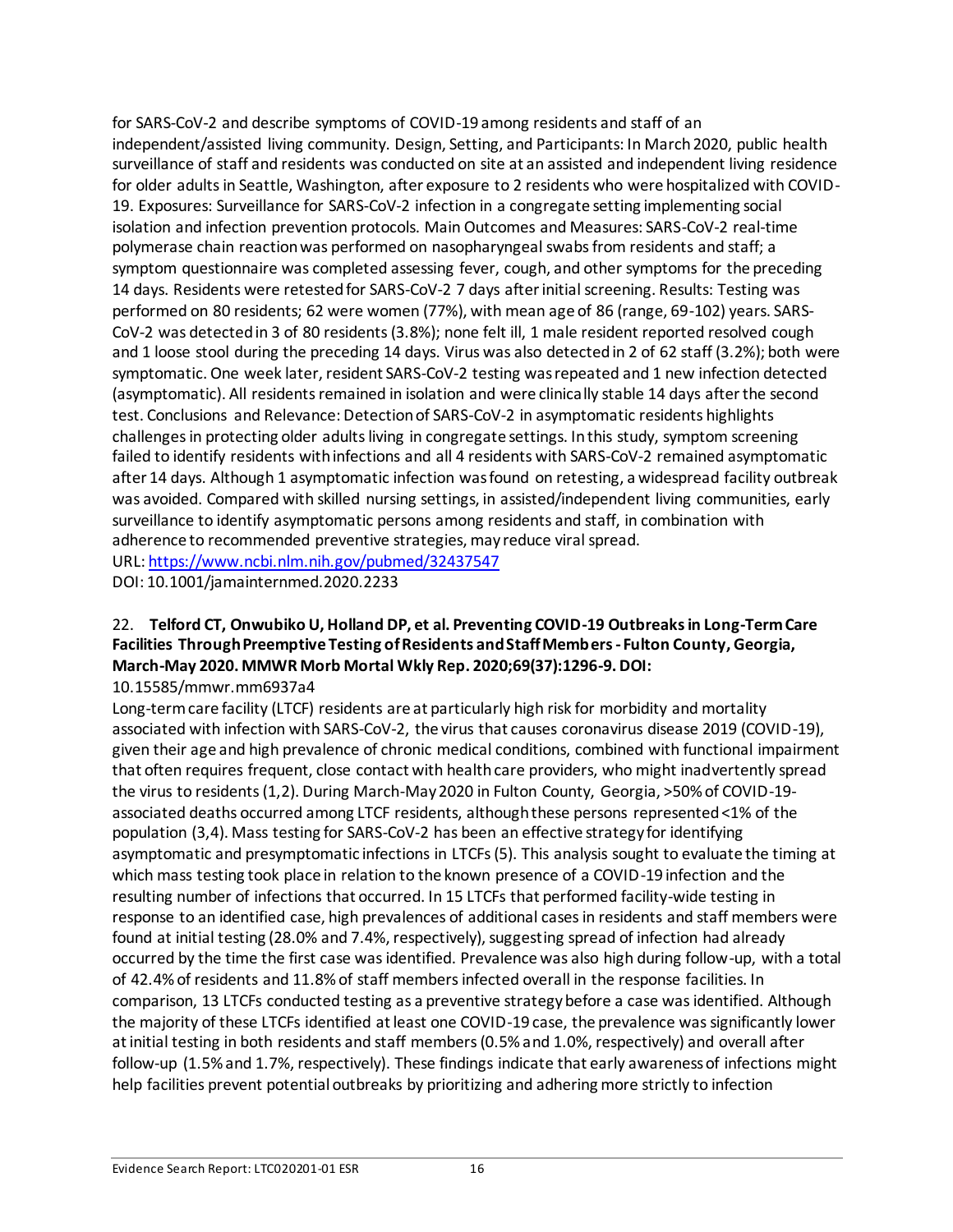prevention and control (IPC) recommendations, resulting in fewer infections than would occur when relying on symptom-based screening (6,7).

URL[: https://www.ncbi.nlm.nih.gov/pubmed/32941413](https://www.ncbi.nlm.nih.gov/pubmed/32941413)

DOI: 10.15585/mmwr.mm6937a4

#### 23. **Vilches TN, Nourbakhsh S, Zhang K, et al. Multifaceted strategies for the control of COVID-19 outbreaks in long-term care facilities in Ontario, Canada. medRxiv. 2020;07:07. DOI:** 10.1101/2020.12.04.20244194

Background: COVID-19 has caused severe outbreaks in Canadian long-term care facilities (LTCFs). Objective: To evaluate the effect of mitigation measures in LTCFs including routine testing of staff and vaccination of staff and residents. Design: Agent-based transmission model parameterized with diseasespecific estimates, temporal sensitivity of nasopharyngeal (NP) and saliva testing, preliminary results of vaccine efficacy trials, and data from initial COVID-19 outbreaks in LTCFs in Ontario, Canada. Setting: Characteristics of staff and residents were included in the model with age-dependent risk of hospitalization and deaths, calibrated to the cumulative incidence of COVID-19 reported in these settings. Participants: Synthetic staff and resident populations. Interventions: Routine NP and saliva testing of staff; vaccination of residents and staff. Measurements: Daily incidence and attack rates in the LTCF using large-scale model simulations; estimates of hospitalizations and deaths and their 95% credible intervals. Results: Weekly routine testing of staff with 2-day turnaround time reduced infections among residents by at least 20.3% (95% CrI: 18.7-21.8%), compared to baseline measures of maskwearing, symptom screening, and staff cohorting alone. A similar reduction of hospitalizations and deaths was achieved in residents. Vaccination averted 2-4 times more infections in both staff and residents as compared to routine testing, and markedly reduced hospitalizations and deaths among residents by 81.4% (95% CrI: 80.6-82.2%), and 82.1% (95% CrI: 81.5-82.7%), respectively. Limitations: Timelines of vaccine distribution and compliance rates with routine testing are key parameters affecting strategy outcomes. Conclusion: Routine testing of staff reduces silent transmission in LTCFs. Vaccination could have a substantial impact on mitigating disease burden among residents, but may not eliminate the need for other measures before population-level control of COVID-19 is achieved. URL[: https://www.ncbi.nlm.nih.gov/pubmed/33330884](https://www.ncbi.nlm.nih.gov/pubmed/33330884)

DOI: 10.1101/2020.12.04.20244194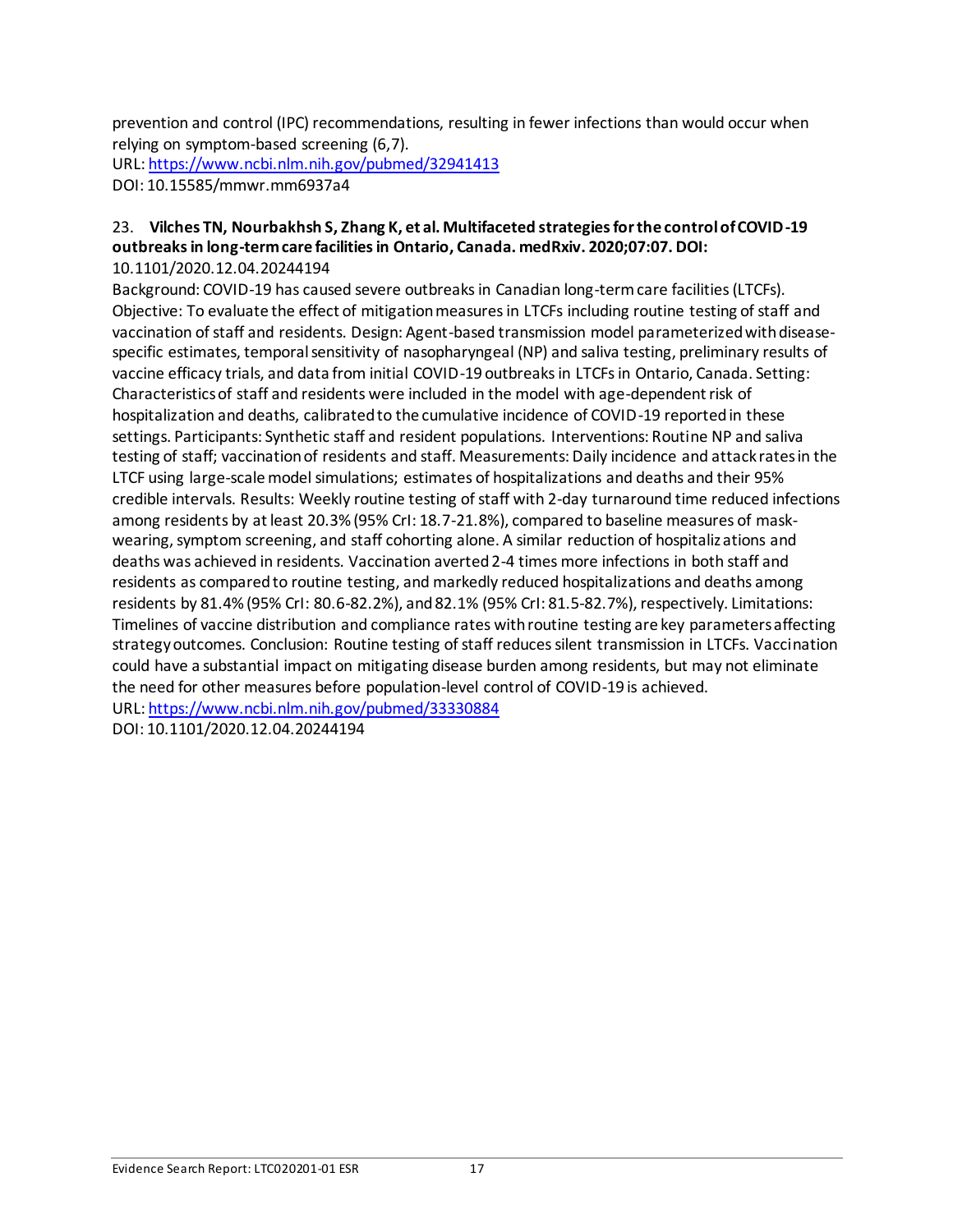# **Appendix 1: Evidence Search Details**

| <b>Filters, Limits &amp;</b> | English only                                                                                                                                                                                                                                                                                                                                                                                                                         |                                                                                                                                                                                                                                                                                                                                                                                                |
|------------------------------|--------------------------------------------------------------------------------------------------------------------------------------------------------------------------------------------------------------------------------------------------------------------------------------------------------------------------------------------------------------------------------------------------------------------------------------|------------------------------------------------------------------------------------------------------------------------------------------------------------------------------------------------------------------------------------------------------------------------------------------------------------------------------------------------------------------------------------------------|
| <b>Exclusions:</b>           | 2019-Current                                                                                                                                                                                                                                                                                                                                                                                                                         |                                                                                                                                                                                                                                                                                                                                                                                                |
| <b>Sources Searched:</b>     | Alberta Health Services<br><b>CADTH</b><br>CDC COVID-19 Website<br>CEBM (UK)<br><b>CINAHL</b><br>Cochrane Library<br><b>COVID-19 Best Evidence Front</b><br>Door<br><b>COVID-19 Rapid Evidence Access</b><br>Link<br><b>DSEN Magic</b><br>Embase<br>Epistemonikos COVID-19 Evidence<br><b>Essential Evidence Plus COVID-19</b><br>research briefs<br>Evidence Aid<br>Evidence check (Australia)<br><b>Evidence Synthesis Network</b> | Google<br>Google Scholar<br>Health Canada<br>HSE (Ireland)<br><b>McMaster Forum</b><br>McMaster Plus Evidence Alerts<br><b>MEDLINE</b><br>medRxiv<br>NCCMT (McMaster)<br>NICE (UK)<br>Rapid Research Information Forum<br>Rapid Evidence Access Link<br><b>SPOR Evidence Alliance</b><br><b>TRIP</b><br>Usher Network for COVID-19<br>Veteran Affairs database<br>WHO Global Research Database |
| Librarian(s):                | Mark Mueller, Clinical Librarian, Saskatchewan Health Authority                                                                                                                                                                                                                                                                                                                                                                      | Michelle Dalidowicz, Clinical Librarian, Saskatchewan Health Authority                                                                                                                                                                                                                                                                                                                         |

# **Appendix 2: Search Strategies**

### **MEDLINE**

**Ovid MEDLINE(R) ALL <1946 to January 29, 2021>**

| #             | <b>Searches</b>                                                                                                                                                                                                                                                                                                                                                                                                                                      | <b>Results</b> |
|---------------|------------------------------------------------------------------------------------------------------------------------------------------------------------------------------------------------------------------------------------------------------------------------------------------------------------------------------------------------------------------------------------------------------------------------------------------------------|----------------|
|               | exp coronavirus/                                                                                                                                                                                                                                                                                                                                                                                                                                     | 45542          |
| $\mathcal{P}$ | exp coronavirus infections/                                                                                                                                                                                                                                                                                                                                                                                                                          | 49765          |
| 3             | ((corona* or corono*) adj1 (virus* or viral* or virinae*)).ti,ab, kw, kf.                                                                                                                                                                                                                                                                                                                                                                            | 2810           |
| 4             | (coronavirus* or coronovirus* or coronavirinae* or CoV).ti, ab, kw, kf.                                                                                                                                                                                                                                                                                                                                                                              | 65819          |
| 5             | ("2019-nCoV" or 2019nCoV or nCoV2019 or "nCoV-2019" or "COVID-19" or<br>COVID19 or "CORVID-19" or CORVID19 or "WN-CoV" or WNCoV or "HCoV-19" or<br>HCoV19 or "2019 novel*" or Ncov or "n-cov" or "SARS-CoV-2" or "SARSCoV-2" or<br>"SARSCoV2" or "SARS-CoV2" or SARSCov19 or "SARS-Cov19" or "SARSCov-19" or<br>"SARS-Cov-19" or Ncovor or Ncorona* or Ncorono* or NcovWuhan* or<br>NcovHubei* or NcovChina* or NcovChinese* or SARS2 or "SARS-2" or | 93618          |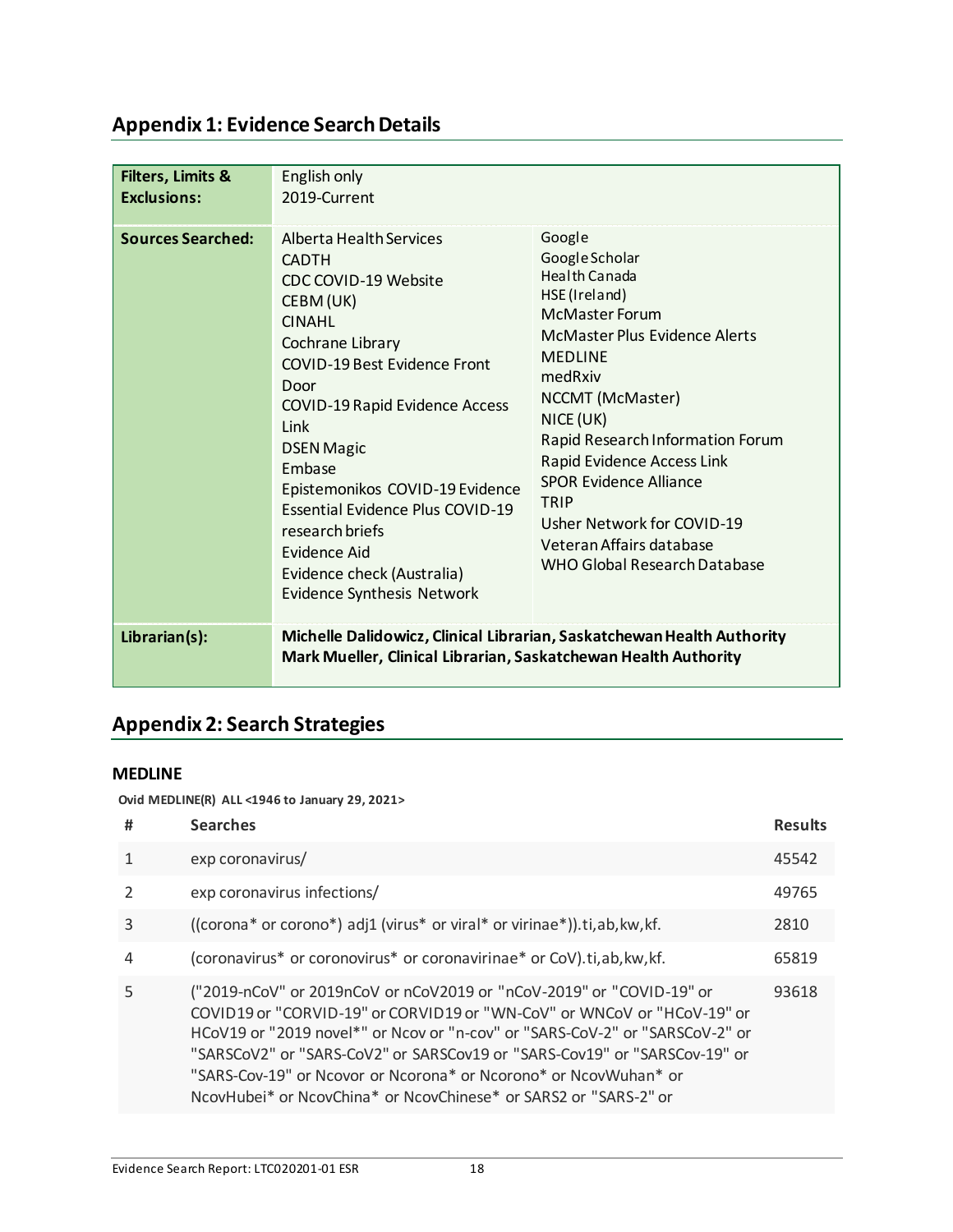|                | SARScoronavirus2 or "SARS-coronavirus-2" or "SARScoronavirus 2" or "SARS<br>coronavirus2" or SARScoronovirus2 or "SARS-coronovirus-2" or "SARScoronovirus<br>2" or "SARS coronovirus2").ti, ab, kw, kf.                                                                                                                                                                                                                                                                                    |                |  |  |
|----------------|--------------------------------------------------------------------------------------------------------------------------------------------------------------------------------------------------------------------------------------------------------------------------------------------------------------------------------------------------------------------------------------------------------------------------------------------------------------------------------------------|----------------|--|--|
| 6              | (respiratory* adj2 (symptom* or disease* or illness* or condition*) adj10<br>(Wuhan* or Hubei* or China* or Chinese* or Huanan*)).ti,ab, kw, kf.                                                                                                                                                                                                                                                                                                                                           | 582            |  |  |
| $\overline{7}$ | (("seafood market*" or "food market*" or pneumonia*) adj10 (Wuhan* or<br>Hubei* or China* or Chinese* or Huanan*)).ti,ab,kw,kf.                                                                                                                                                                                                                                                                                                                                                            | 1833           |  |  |
| 8              | ((outbreak* or wildlife* or pandemic* or epidemic*) adj1 (Wuhan* or Hubei* or<br>China* or Chinese* or Huanan*)).ti,ab,kw,kf.                                                                                                                                                                                                                                                                                                                                                              | 357            |  |  |
| 9              | "severe acute respiratory syndrome*".ti, ab, kw, kf.                                                                                                                                                                                                                                                                                                                                                                                                                                       | 16627          |  |  |
| 10             | 1 or 2 or 3 or 4 or 5 or 6 or 7 or 8 or 9                                                                                                                                                                                                                                                                                                                                                                                                                                                  | 120823         |  |  |
| 11             | Long Term Care/ or exp Nursing Homes/ or Residential Facilities/ or Assisted<br>Living Facilities/ or "Homes for the Aged"/ or Hospices/                                                                                                                                                                                                                                                                                                                                                   | 76545          |  |  |
| 12             | (long-term care or long term care or "LTC" or "LTCF").ti, kw, kf. or (long-term care<br>or long term care or "LTC" or "LTCF").ab. /freq=2                                                                                                                                                                                                                                                                                                                                                  | 15511          |  |  |
| 13             | ((nursing or long-term or long term or "assisted living" or "assisted-living" or<br>residential or congregate or old-age or old age or retirement) adj2 (facilit* or<br>home* or setting*)).ti, ab, kw, kf.                                                                                                                                                                                                                                                                                | 54000          |  |  |
| 14             | (care home? or "home? for the aged").ti, kw, kf. or (care home? or "home? for the<br>aged").ab./freq=2                                                                                                                                                                                                                                                                                                                                                                                     | 3352           |  |  |
| 15             | 11 or 12 or 13 or 14                                                                                                                                                                                                                                                                                                                                                                                                                                                                       | 105911         |  |  |
| 16             | exp point-of-care testing/or (test* adj1 (beside or "point of care" or point-of-care<br>or rapid)).ti, ab, kw, kf.                                                                                                                                                                                                                                                                                                                                                                         | 12860          |  |  |
| 17             | sentinel surveillance/ or (((sentinel or syndromic or symptom*) adj1 surveillance)<br>or biosurveillance system? or ((symptom* or iterative or asymptomatic or a-<br>symptomatic or presymptomatic or pre-symptomatic or never symptomatic or<br>subclinical infection? or sub-clinical infection? or healthy carrier? or silent<br>spread* or covert transmitter? or paucisymptomatic or oligosymptomatic) adj2<br>(screening or surveillance or monitoring or testing))).ti, ab, kf, kw. | 16057          |  |  |
| 18             | (antigen test? or antigen detection test? or RAD test? or RDT or lateral<br>flow).ti,ab,kf,kw.                                                                                                                                                                                                                                                                                                                                                                                             | 8840           |  |  |
| 19             | 16 or 17 or 18                                                                                                                                                                                                                                                                                                                                                                                                                                                                             | 36693          |  |  |
| 20             | 10 and 15 and 19                                                                                                                                                                                                                                                                                                                                                                                                                                                                           | 50             |  |  |
| 21             | limit 20 to (english language and yr="2019 -Current")                                                                                                                                                                                                                                                                                                                                                                                                                                      | 48             |  |  |
|                | <b>Embase</b><br>Embase <1974 to 2021 January 29>                                                                                                                                                                                                                                                                                                                                                                                                                                          |                |  |  |
| #              | <b>Searches</b>                                                                                                                                                                                                                                                                                                                                                                                                                                                                            | <b>Results</b> |  |  |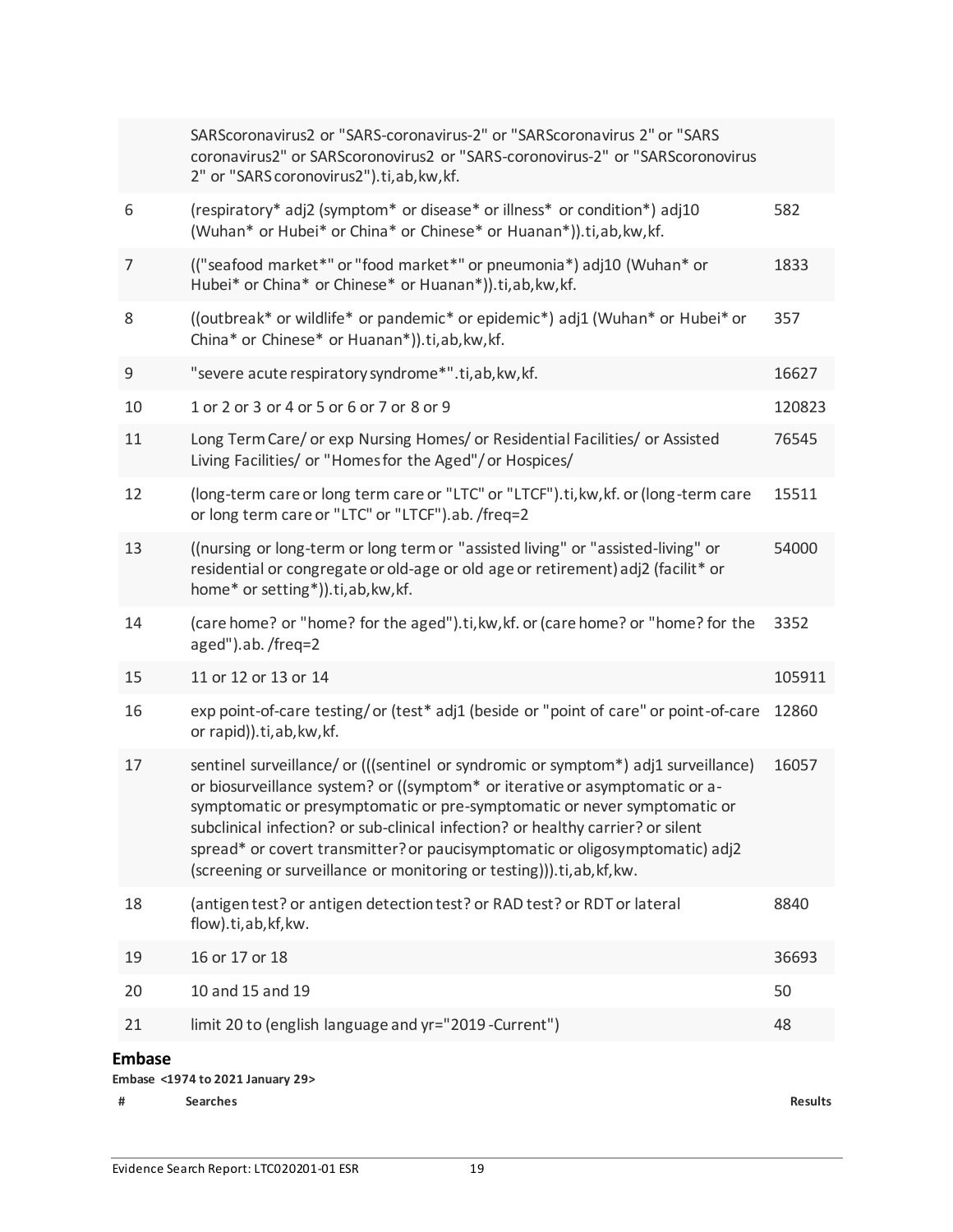| $\mathbf{1}$ | exp coronavirinae/                                                                                                                                                                                                                                                                                                                                                                                                                                                                                                                                                                                                                                     | 22899  |
|--------------|--------------------------------------------------------------------------------------------------------------------------------------------------------------------------------------------------------------------------------------------------------------------------------------------------------------------------------------------------------------------------------------------------------------------------------------------------------------------------------------------------------------------------------------------------------------------------------------------------------------------------------------------------------|--------|
| 2            | exp Coronavirus infection/                                                                                                                                                                                                                                                                                                                                                                                                                                                                                                                                                                                                                             | 24429  |
| 3            | ((corona* or corono*) adj1 (virus* or viral* or virinae*)).ti,ab,de, kw.                                                                                                                                                                                                                                                                                                                                                                                                                                                                                                                                                                               | 37323  |
| 4            | (coronavirus* or coronovirus* or coronavirinae* or CoV).ti, ab, de, kw.                                                                                                                                                                                                                                                                                                                                                                                                                                                                                                                                                                                | 111550 |
| 5            | ("2019-nCoV" or 2019nCoV or nCoV2019 or "nCoV-2019" or "COVID-19" or COVID19 or "CORVID-19" or<br>CORVID19 or "WN-CoV" or WNCoV or "HCoV-19" or HCoV19 or "2019 novel*" or Ncov or "n-cov" or<br>"SARS-CoV-2" or "SARSCoV-2" or "SARSCoV2" or "SARS-CoV2" or SARSCov19 or "SARS-Cov19" or<br>"SARSCov-19" or "SARS-Cov-19" or Ncovor or Ncorona* or Ncorono* or NcovWuhan* or NcovHubei* or<br>NcovChina* or NcovChinese* or SARS2 or "SARS-2" or SARScoronavirus2 or "SARS-coronavirus-2" or<br>"SARScoronavirus 2" or "SARS coronavirus2" or SARScoronovirus2 or "SARS-coronovirus-2" or<br>"SARScoronovirus 2" or "SARS coronovirus2").ti,ab,de,kw. | 87384  |
| 6            | (respiratory*adj2 (symptom* or disease* or illness* or condition*) adj10 (Wuhan* or Hubei* or China*<br>or Chinese* or Huanan*)).ti,ab,de,kw.                                                                                                                                                                                                                                                                                                                                                                                                                                                                                                          | 1866   |
| 7            | (("seafood market*" or "food market*" or pneumonia*) adj10 (Wuhan* or Hubei* or China* or<br>Chinese* or Huanan*)).ti,ab,de, kw.                                                                                                                                                                                                                                                                                                                                                                                                                                                                                                                       | 4010   |
| 8            | ((outbreak* or wildlife* or pandemic* or epidemic*) adj1 (Wuhan* or Hubei* or China* or Chinese* or<br>Huanan*)).ti,ab,de,kw.                                                                                                                                                                                                                                                                                                                                                                                                                                                                                                                          | 8660   |
| 9            | "severe acute respiratory syndrome*".ti,ab,de,kw.                                                                                                                                                                                                                                                                                                                                                                                                                                                                                                                                                                                                      | 37698  |
| 10           | 1 or 2 or 3 or 4 or 5 or 6 or 7 or 8 or 9                                                                                                                                                                                                                                                                                                                                                                                                                                                                                                                                                                                                              | 133962 |
| 11           | long term care/or nursing home/or residential home/or assisted living facility/or home for the aged/<br>or hospice/                                                                                                                                                                                                                                                                                                                                                                                                                                                                                                                                    | 202998 |
| 12           | (long-term care or long term care or "LTC" or "LTCF").ti,de, kw. or (long-term care or long term care or<br>"LTC" or "LTCF").ab. /freq=2                                                                                                                                                                                                                                                                                                                                                                                                                                                                                                               | 137798 |
| 13           | ((nursing or long-term or long term or "assisted living" or "assisted-living" or residential or congregate<br>or old-age or old age or retirement) adj2 (facilit* or home* or setting*)).ti,ab,de, kw.                                                                                                                                                                                                                                                                                                                                                                                                                                                 | 77130  |
| 14           | (care home? or "home? for the aged").ti,de, kw. or (care home? or "home? for the aged").ab. /freq=2                                                                                                                                                                                                                                                                                                                                                                                                                                                                                                                                                    | 14008  |
| 15           | 11 or 12 or 13 or 14                                                                                                                                                                                                                                                                                                                                                                                                                                                                                                                                                                                                                                   | 240178 |
| 16           | "point of care testing"/or (test* adj1 (beside or "point of care" or point-of-care or rapid)).ti,ab,de,kw.                                                                                                                                                                                                                                                                                                                                                                                                                                                                                                                                             | 26326  |
| 17           | sentinel surveillance/ or exp disease surveillance/ or (biosurveillance or surveillance or ((sentinal or<br>iterative or mass or population* or universal or community or routine or asymptomatic or a -<br>symptomatic or presymptomatic or pre-symptomatic or never symptomatic or subclinical infection? or<br>sub-clinical infection? or healthy carrier? or silent spread* or covert transmitter? or paucisymptomatic<br>or oligosymptomatic) adj2 (screen* or monitor* or test*))).ti,ab,de,kw.                                                                                                                                                  | 423780 |
| 18           | antigen detection/or ((Ag or antigen or RAD) adj2 (test* or diagnostic or detect* or rapid or RDT or<br>lateral flow)).ti,ab,de,kw.                                                                                                                                                                                                                                                                                                                                                                                                                                                                                                                    | 46679  |
| 19           | 16 or 17 or 18                                                                                                                                                                                                                                                                                                                                                                                                                                                                                                                                                                                                                                         | 491228 |
| 20           | 10 and 15 and 19                                                                                                                                                                                                                                                                                                                                                                                                                                                                                                                                                                                                                                       | 116    |
| 21           | limit 20 to (abstracts and english language and yr="2019 -Current")                                                                                                                                                                                                                                                                                                                                                                                                                                                                                                                                                                                    | 74     |
| 22           | remove duplicates from 21                                                                                                                                                                                                                                                                                                                                                                                                                                                                                                                                                                                                                              | 73     |

# **CINAHL**

|  | π. | ומונ | .<br>- - -<br>.<br>----<br>nne<br>anucio<br>--------- | . |
|--|----|------|-------------------------------------------------------|---|
|--|----|------|-------------------------------------------------------|---|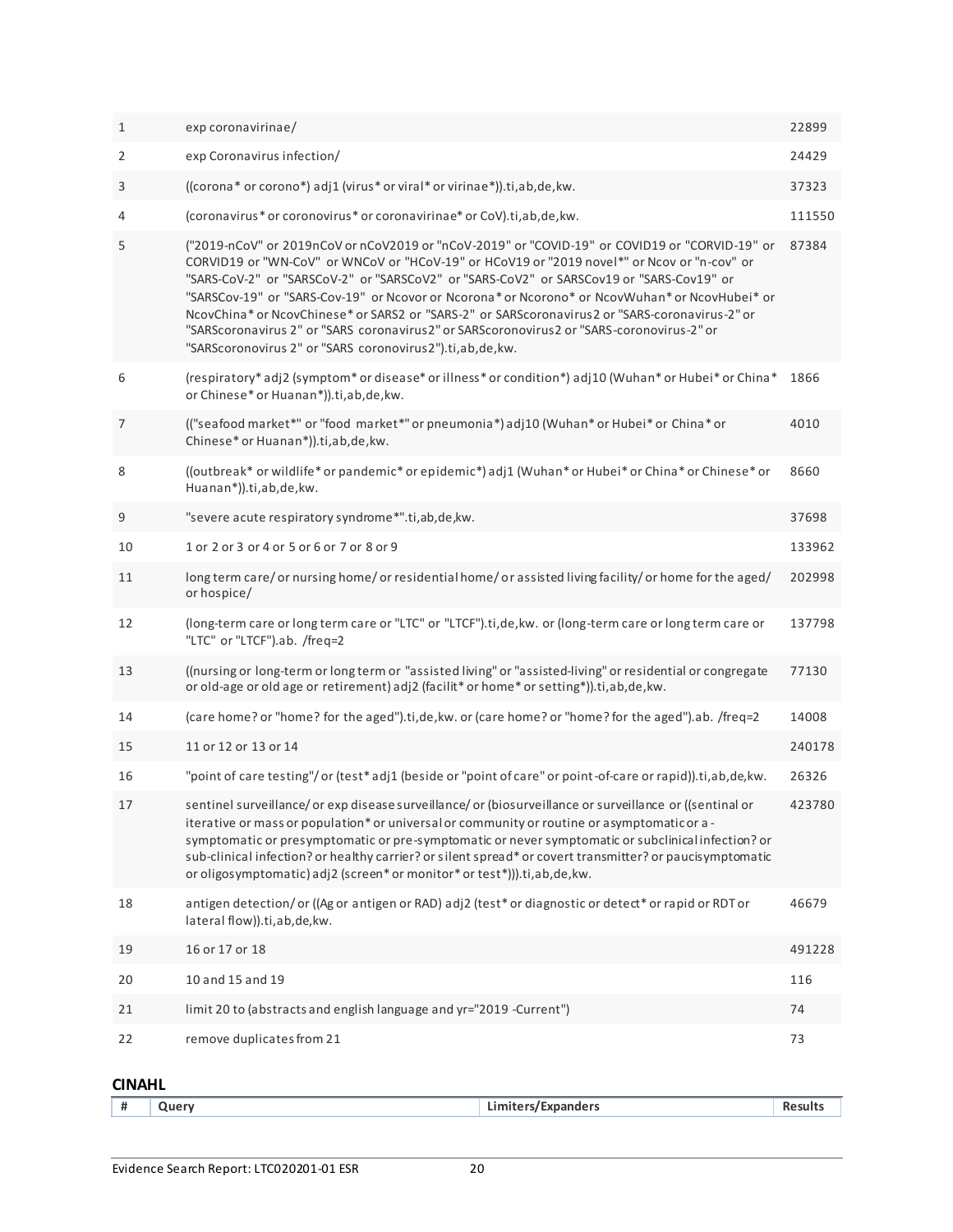| S <sub>1</sub> | (MH "Coronavirus") OR (MH "Coronavirus                                                                                                                                                                                                                                                                                                                                                                                                                                                                                                                                                                                                                         | Expanders - Apply equivalent subjects                                  | 24,218  |
|----------------|----------------------------------------------------------------------------------------------------------------------------------------------------------------------------------------------------------------------------------------------------------------------------------------------------------------------------------------------------------------------------------------------------------------------------------------------------------------------------------------------------------------------------------------------------------------------------------------------------------------------------------------------------------------|------------------------------------------------------------------------|---------|
|                | Infections+") OR (MH "COVID-19")                                                                                                                                                                                                                                                                                                                                                                                                                                                                                                                                                                                                                               | Search modes - Boolean/Phrase                                          |         |
| S <sub>2</sub> | TX ((corona*or corono*) N1 (virus* or viral* or                                                                                                                                                                                                                                                                                                                                                                                                                                                                                                                                                                                                                | Expanders - Apply equivalent subjects                                  | 669     |
|                | $virinae*)$ )                                                                                                                                                                                                                                                                                                                                                                                                                                                                                                                                                                                                                                                  | Search modes - Boolean/Phrase                                          |         |
| S <sub>3</sub> | TX (coronavirus* or coronovirus* or coronavirinae* or<br>CoV)                                                                                                                                                                                                                                                                                                                                                                                                                                                                                                                                                                                                  | Expanders - Apply equivalent subjects<br>Search modes - Boolean/Phrase | 24,970  |
| S4             | TX ("2019-nCoV" or 2019nCoV or nCoV2019 or "nCoV-<br>2019" or "COVID-19" or COVID19 or "CORVID-19" or<br>CORVID19 or "WN-CoV" or WNCoV or "HCoV-19" or<br>HCoV19 or "2019 novel*" or Ncov or "ncov" or "SARS-<br>CoV-2" or "SARSCoV-2" or "SARSCoV2" or "SARSCoV2"<br>or SARSCov19 or "SARS-Cov19" or "SARSCov-19" or<br>"SARS-Cov-19" or Ncovor or Ncorona* or Ncorono* or<br>NcovWuhan* or NcovHubei* or NcovChina* or<br>NcovChinese* or SARS2 or "SARS-2" or<br>SARScoronavirus2 or "SARS-coronavirus-2" or<br>"SARScoronavirus 2" or "SARS coronavirus2" or<br>SARScoronovirus2 or "SARS-coronovirus-2" or<br>"SARScoronovirus 2" or "SARS coronovirus2") | Expanders - Apply equivalent subjects<br>Search modes - Boolean/Phrase | 36,216  |
| S <sub>5</sub> | TX ( (respiratory* N2 (symptom* or disease* or<br>illness* or condition*) N10 (Wuhan* or Hubei* or<br>China* or Chinese* or Huanan*))                                                                                                                                                                                                                                                                                                                                                                                                                                                                                                                          | Expanders - Apply equivalent subjects<br>Search modes - Boolean/Phrase | 1,339   |
| S <sub>6</sub> | TX ( ("seafood market*" or "food market*" or<br>pneumonia*) N10 (Wuhan* or Hubei* or China* or<br>Chinese* or Huanan*))                                                                                                                                                                                                                                                                                                                                                                                                                                                                                                                                        | Expanders - Apply equivalent subjects<br>Search modes - Boolean/Phrase | 802     |
| S7             | TX ((outbreak* or wildlife* or pandemic* or<br>epidemic*) N1 (Wuhan* or Hubei* or China* or<br>Chinese* or Huanan*))                                                                                                                                                                                                                                                                                                                                                                                                                                                                                                                                           | Expanders - Apply equivalent subjects<br>Search modes - Boolean/Phrase | 934     |
| S8             | TX ("severe acute respiratory syndrome" or ""severe<br>acute respiratory syndrome")                                                                                                                                                                                                                                                                                                                                                                                                                                                                                                                                                                            | Expanders - Apply equivalent subjects<br>Search modes - Boolean/Phrase | 6,195   |
| S9             | S1 OR S2 OR S3 OR S4 OR S5 OR S6 OR S7 OR S8                                                                                                                                                                                                                                                                                                                                                                                                                                                                                                                                                                                                                   | Expanders - Apply equivalent subjects<br>Search modes - Boolean/Phrase | 50,208  |
| <b>S10</b>     | (MH "Long Term Care") OR (MH "Nursing Homes") OR<br>(MH "Residential Facilities") OR (MH "Assisted Living")<br>OR (MH "Nursing Home Patients") OR ((MH<br>"Hospices") OR (MH "Hospice Patients"))                                                                                                                                                                                                                                                                                                                                                                                                                                                              | Expanders - Apply equivalent subjects<br>Search modes - Boolean/Phrase | 63,698  |
| <b>S11</b>     | TX (long-term care or long term care or "LTC" or<br>"LTCF")                                                                                                                                                                                                                                                                                                                                                                                                                                                                                                                                                                                                    | Expanders - Apply equivalent subjects<br>Search modes - Boolean/Phrase | 73,013  |
| <b>S12</b>     | TX ((nursing OR long-term OR "long term" OR "assisted<br>living" OR assisted-living OR residential OR congregate<br>OR old-age OR "old age" OR retirement) N2 (facilit*<br>OR home* OR setting*))                                                                                                                                                                                                                                                                                                                                                                                                                                                              | Expanders - Apply equivalent subjects<br>Search modes - Boolean/Phrase | 139,395 |
| <b>S13</b>     | TX ("care home#" OR "home# for the aged")                                                                                                                                                                                                                                                                                                                                                                                                                                                                                                                                                                                                                      | Expanders - Apply equivalent subjects<br>Search modes - Boolean/Phrase | 15,924  |
| <b>S14</b>     | S10 OR S11 OR S12 OR S13                                                                                                                                                                                                                                                                                                                                                                                                                                                                                                                                                                                                                                       | Expanders - Apply equivalent subjects<br>Search modes - Boolean/Phrase | 183,921 |
| <b>S15</b>     | (MH "Point-of-Care Testing") OR TX ((test* N1 (beside<br>OR "point of care" OR point-of-care OR rapid)))                                                                                                                                                                                                                                                                                                                                                                                                                                                                                                                                                       | Expanders - Apply equivalent subjects<br>Search modes - Boolean/Phrase | 13,147  |
| <b>S16</b>     | ((MH "Antigens+") OR TX ((Ag or antigen or RAD) N2<br>(test* or screen* or diagnostic or detect* or rapid or<br>RDT or lateral flow)))                                                                                                                                                                                                                                                                                                                                                                                                                                                                                                                         | Expanders - Apply equivalent subjects<br>Search modes - Boolean/Phrase | 54,103  |
| <b>S17</b>     | S15 OR S16                                                                                                                                                                                                                                                                                                                                                                                                                                                                                                                                                                                                                                                     | Expanders - Apply equivalent subjects<br>Search modes - Boolean/Phrase | 66,192  |
| <b>S18</b>     | ((MH "Population Surveillance+") OR (MH "Disease<br>Surveillance") ) OR TX ( (biosurveillance OR<br>surveillance OR ((sentinal OR OR iterative OR mass OR<br>population* OR universal OR community OR routine<br>OR asymptomatic OR a-symptomatic OR                                                                                                                                                                                                                                                                                                                                                                                                           | Expanders - Apply equivalent subjects<br>Search modes - Boolean/Phrase | 167,812 |